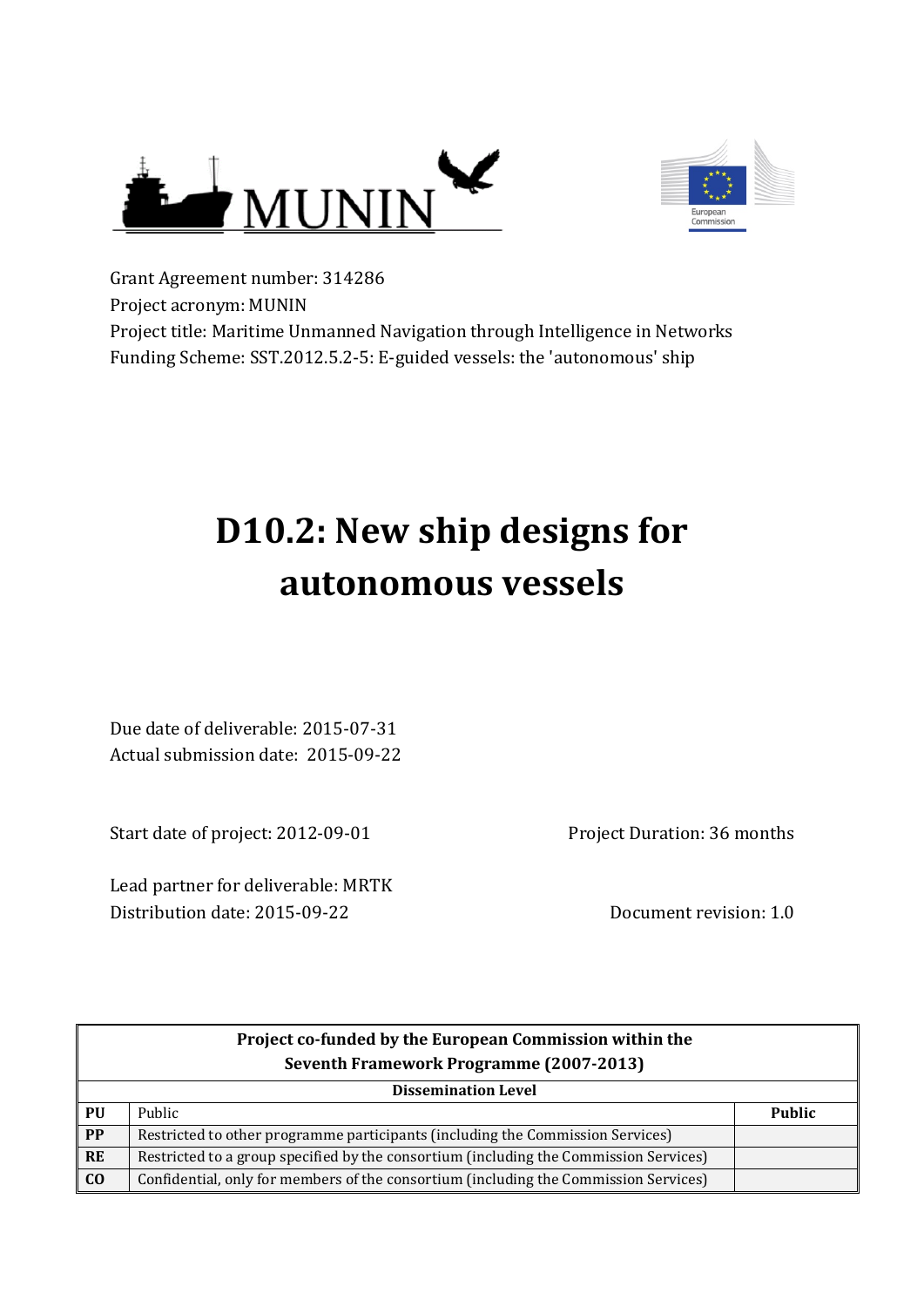



### **Document summary information**

| <b>Deliverable</b>    | 10.2 New ship designs for autonomous vessels |
|-----------------------|----------------------------------------------|
|                       |                                              |
| <b>Classification</b> | Public                                       |

| <b>Initials</b> | Author                    | <b>Organisation</b> | Role        |
|-----------------|---------------------------|---------------------|-------------|
| ØJR             | Ørnulf Rødseth            | MRTK                | Editor      |
| <b>HCB</b>      | Hans-Christoph Burmeister | <b>CML</b>          | Contributor |
|                 |                           |                     |             |

| Rev. | Who        | <b>Date</b> | Comment                                   |
|------|------------|-------------|-------------------------------------------|
| 0.1  | ØJR        | 2015-03-15  | First outline                             |
| 0.2  | ØJR        | 2015-06-21  | Added more on prerequisites               |
| 0.3  | ØJR        | 2015-08-12  | Restructured, moved HazId to 9.2          |
| 0.4  | <b>HCB</b> | 2015-08-21  | Comments CML, More from 9.3, actual ships |
| 0.5  | ØJR        | 2015-08-31  | Some external examples                    |
| 0.6  | <b>HCB</b> | 2015-09-14  | Further contributions                     |
| 1.0  | ØJR        | 2015-09-22  | Final editorials                          |

#### **Internal review needed: [ ] yes [ x ] no**

**Initials** Reviewer **Approved** Reviewer **Approved** Reviewer

## **Disclaimer**

The content of the publication herein is the sole responsibility of the publishers and it does not necessarily represent the views expressed by the European Commission or its services.

While the information contained in the documents is believed to be accurate, the authors(s) or any other participant in the MUNIN consortium make no warranty of any kind with regard to this material including, but not limited to the implied warranties of merchantability and fitness for a particular purpose.

Neither the MUNIN Consortium nor any of its members, their officers, employees or agents shall be responsible or liable in negligence or otherwise howsoever in respect of any inaccuracy or omission herein.

Without derogating from the generality of the foregoing neither the MUNIN Consortium nor any of its members, their officers, employees or agents shall be liable for any direct or indirect or consequential loss or damage caused by or arising from any information advice or inaccuracy or omission herein.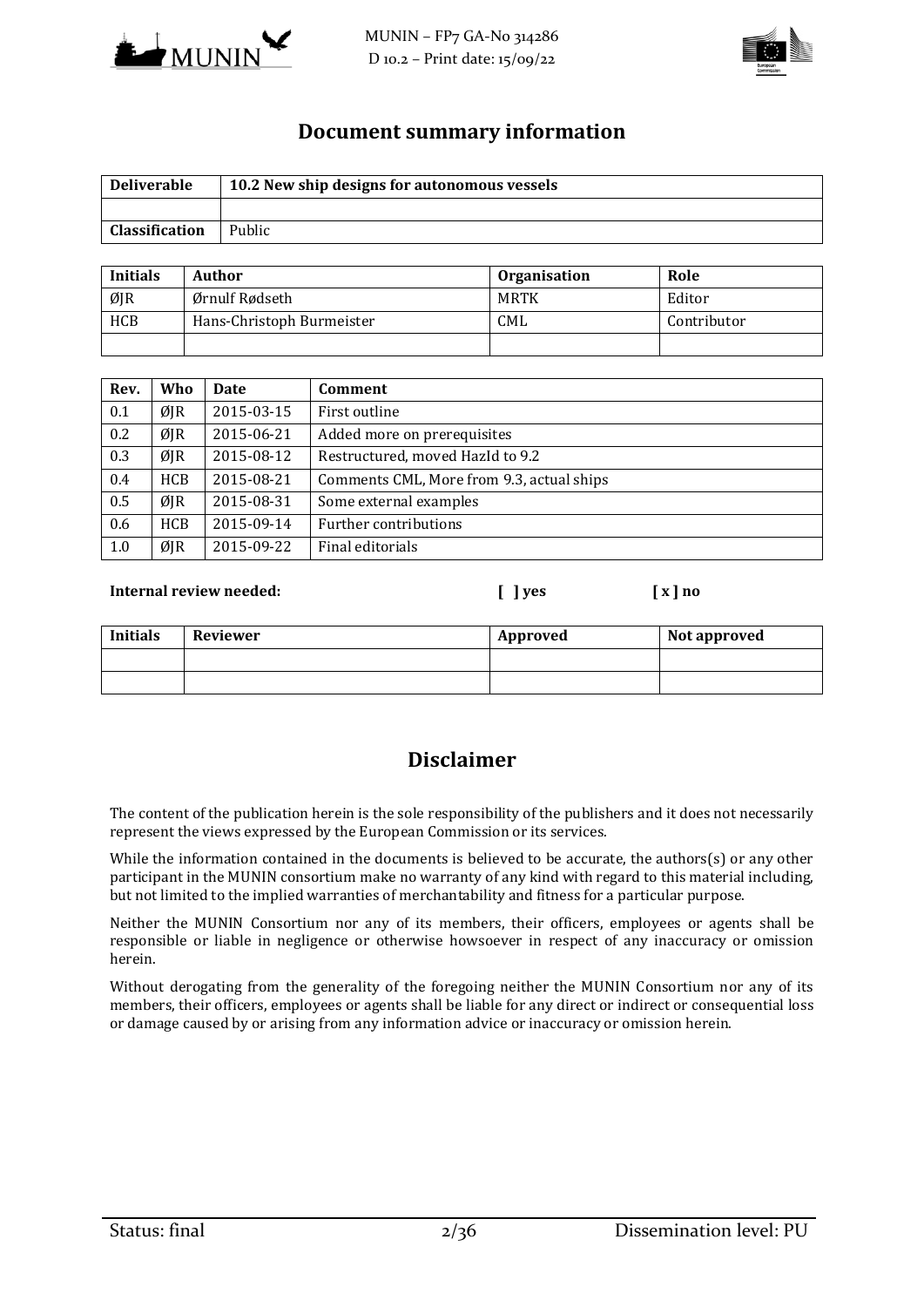

MUNIN – FP7 GA-No 314286 D 10.2 – Print date: 15/09/22



## **Executive summary**

The work with the MUNIN project has shown that the original concept of a retrofit of unmanned capabilities to a handy size bulk carrier is not very realistic as costs will be too high compared to the benefits. This document discusses the experiences gained and what the constraints are for an unmanned ship to succeed as a business proposition. In addition, the document will also provide a more concrete example of a likely longer term deep sea container shipping operation and how this can be arranged to make it a likely proposal. The same is done for an offshore supply type vessel.

Deliverable D10.1 describes similar examples for short sea trades, based on the same constraints as identified here.

The reader is also directed to deliverable D9.3 which goes into more detail on the costbenefit analysis of unmanned merchant ships. This document uses some figures from that study, but in a more qualitative way.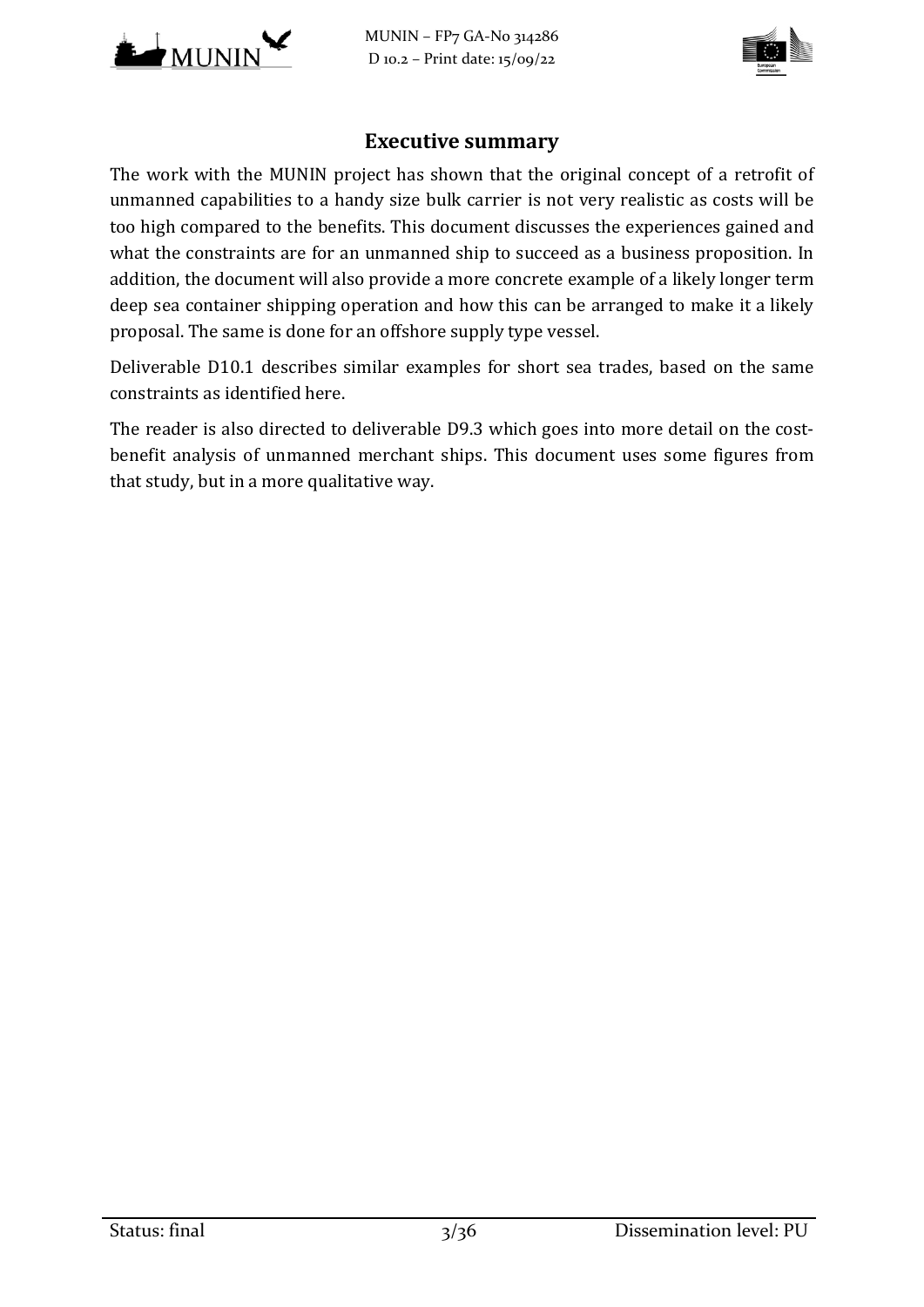



# **List of abbreviations**

| <b>ALARP</b>          | As Low As Reasonably Practicable                    |
|-----------------------|-----------------------------------------------------|
| <b>BTU</b>            | <b>British Thermal Unit</b>                         |
| <b>CBA</b>            | <b>Cost-Benefit Assessment</b>                      |
| <b>ECA</b>            | <b>Emission Control Area</b>                        |
| EIA                   | Energy Information Agency (USA) www.eia.gov         |
| <b>HDTV</b>           | <b>High Definition TV</b>                           |
| <b>HFO</b>            | Heavy Fuel Oil                                      |
| <b>IR</b>             | Infrared                                            |
| <b>LNG</b>            | <b>Liquefied Natural Gas</b>                        |
| <b>MBtu</b>           | <b>Million BTU</b>                                  |
| <b>MDO</b>            | Marine Diesel Oil (normally mix of HFO and MGO)     |
| MG <sub>O</sub>       | Marine Gas Oil (Closer to normal automotive diesel) |
| <b>MW</b>             | Mega Watt = $1000$ kW                               |
| <b>NO<sub>x</sub></b> | Nitrogen Oxides                                     |
| <b>PM</b>             | Particulate Matter (Soot, hydrocarbons etc.)        |
| <b>RCO</b>            | <b>Risk Control Option</b>                          |
| S0x                   | Sulphur Oxides (mainly SO <sub>2</sub> )            |
| SCC                   | <b>Shore Control Centre</b>                         |
| <b>SFOC</b>           | Specific Fuel Oil Consumption (g/kW)                |
| SSS                   | <b>Short Sea Shipping</b>                           |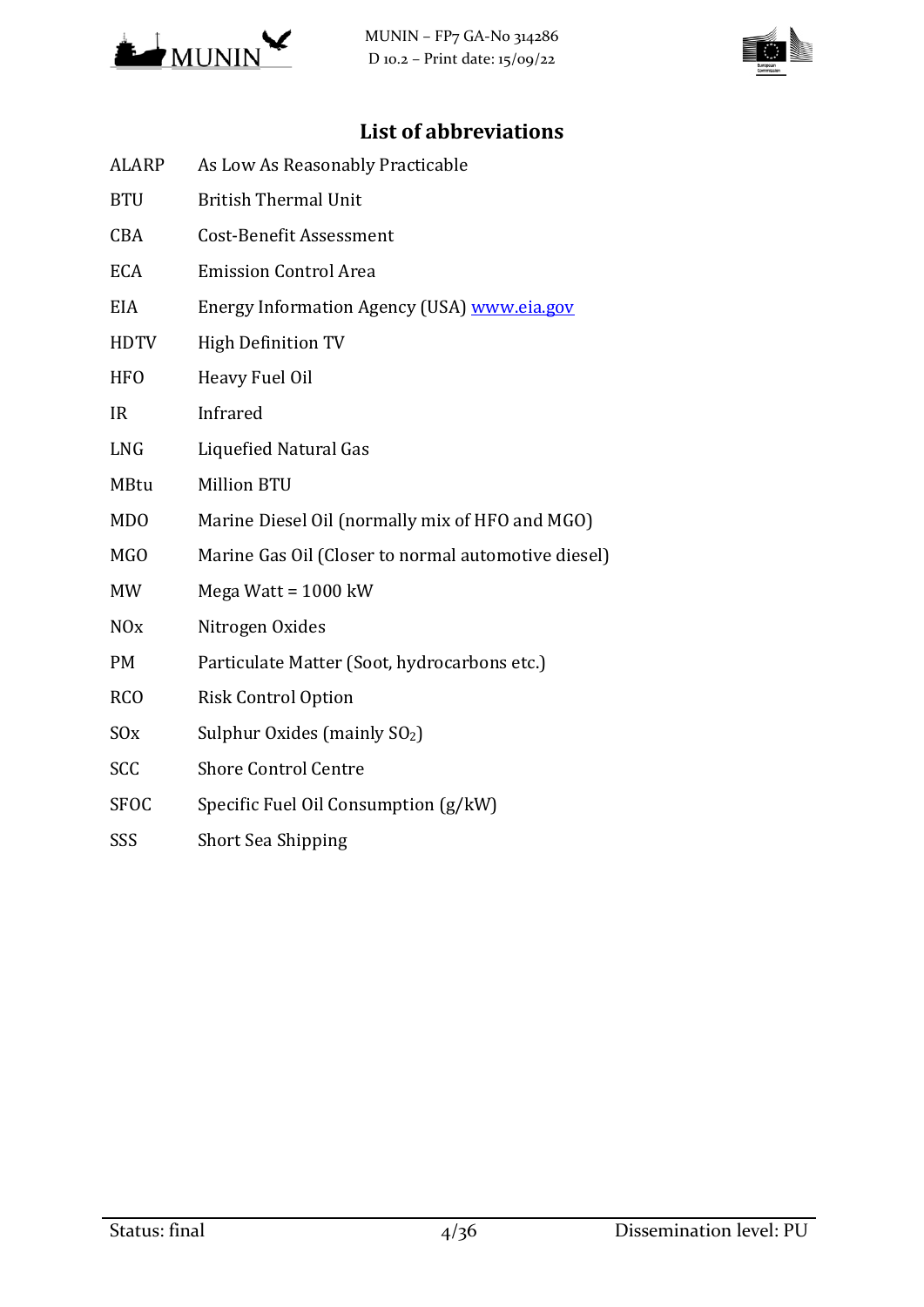

MUNIN - FP7 GA-No 314286 D 10.2 - Print date:  $15/09/22$ 



# **Table of contents**

| 1. |     |           |  |  |  |  |
|----|-----|-----------|--|--|--|--|
|    |     | 1.1 Scope |  |  |  |  |
|    |     |           |  |  |  |  |
| 2. |     |           |  |  |  |  |
|    |     |           |  |  |  |  |
|    |     |           |  |  |  |  |
|    |     | 2.2.1     |  |  |  |  |
|    |     | 2.2.2     |  |  |  |  |
|    |     | 2.2.3     |  |  |  |  |
|    |     | 2.2.4     |  |  |  |  |
|    |     | 2.2.5     |  |  |  |  |
|    |     | 2.2.6     |  |  |  |  |
|    |     |           |  |  |  |  |
|    |     |           |  |  |  |  |
|    |     |           |  |  |  |  |
| 3. |     |           |  |  |  |  |
|    |     |           |  |  |  |  |
|    |     |           |  |  |  |  |
|    |     |           |  |  |  |  |
|    | 3.4 |           |  |  |  |  |
|    |     |           |  |  |  |  |
|    |     |           |  |  |  |  |
|    |     |           |  |  |  |  |
|    |     |           |  |  |  |  |
|    |     |           |  |  |  |  |
|    |     |           |  |  |  |  |
|    |     |           |  |  |  |  |
|    |     |           |  |  |  |  |
|    |     |           |  |  |  |  |
|    |     |           |  |  |  |  |
|    |     |           |  |  |  |  |
| 4. |     |           |  |  |  |  |
|    |     |           |  |  |  |  |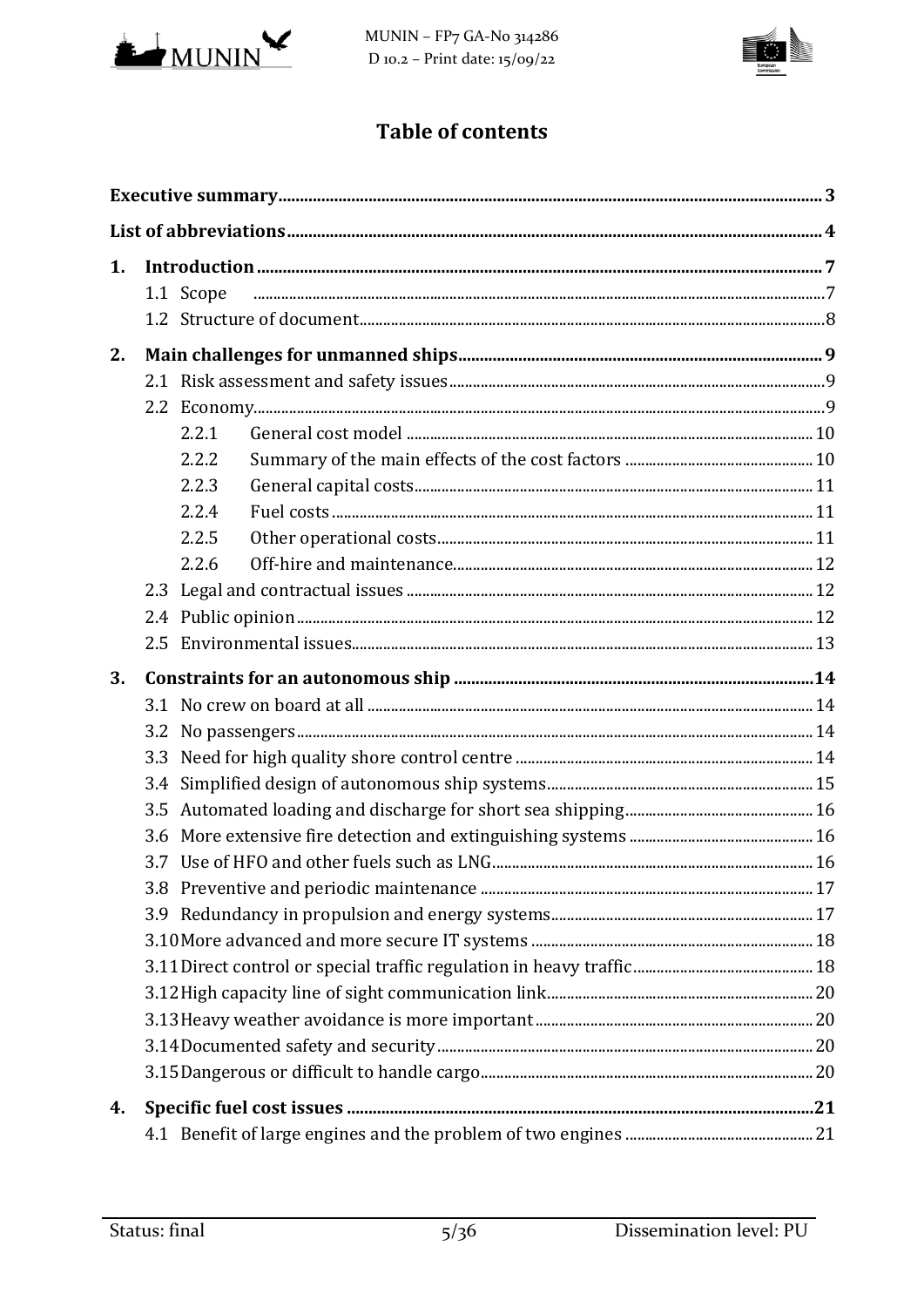



| 5. |                   |  |
|----|-------------------|--|
|    |                   |  |
|    |                   |  |
|    |                   |  |
|    |                   |  |
| 6. |                   |  |
|    |                   |  |
|    |                   |  |
|    |                   |  |
|    |                   |  |
|    |                   |  |
|    |                   |  |
| 7. |                   |  |
|    |                   |  |
|    |                   |  |
|    |                   |  |
|    |                   |  |
|    |                   |  |
|    | <b>References</b> |  |
|    |                   |  |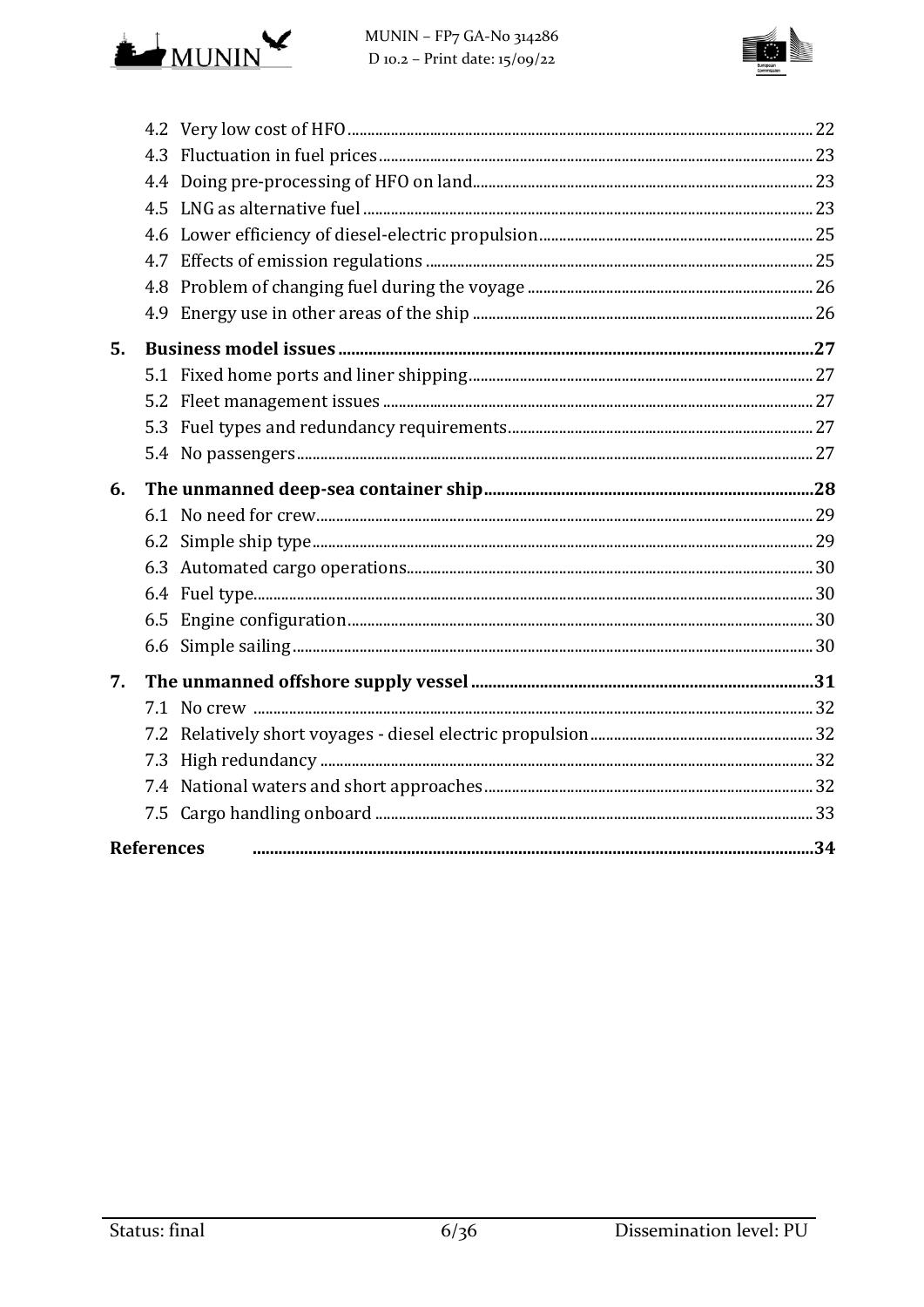



# **1. Introduction**

This document, together with deliverable D10.1 [/3/,](#page-34-0) discusses the constraints for realization of unmanned ships in deep sea and short sea settings respectively.

The reader is also directed to deliverable D9.3 [/2/](#page-34-1) which goes into more detail on the cost-benefit analysis of unmanned merchant ships. This document uses some figures from that study, but in a more qualitative way.

## **1.1 Scope**

The MUNIN project has shown that the original concept with a dry bulk carrier with minimum retrofit is not very realistic as costs will be too high compared to benefits. However, the research and the public interest have also shown that unmanned shipping is indeed an attractive proposal, if the business proposal takes the inherent constraints of unmanned shipping properly into consideration.

This document will discuss and list some of the constraints that have been identified and will present some examples of realizations that are possible business cases in short and longer terms. As expected, these proposals will mainly fall into three categories related to the constraints:

- 1. New hull forms having no accommodation section and different design of superstructure as lookouts or other bridge crew is not needed.
- 2. New types of fuel that may be used due to lower overall energy requirements, both in terms of complete voyage and as momentary power requirements. This includes LNG as fuel with virtually no pollution hazards except for GHG effects.
- 3. Alternative operational principles, e.g., barge type shipping with engine and cargo units as separate entities where, e.g., a manned engine unit can handle approach and departure, convoy type sailing with one manned and several unmanned ships and possibly other principles..

This document includes a simple and qualitative cost-effectiveness assessment as the complexity of interaction between constraints is too high to do a more thorough analysis today. New tools are needed to do this with any significant degree of accuracy. The project has done a more thorough cost-benefit analysis on one type of future ship, the unmanned bulker. This is documented in D9.3 [/2/.](#page-34-1) This ship type is, however, not discussed here. The reader is referred to D9.3 for more information on that concept.

Given the commercial interest in the concept of unmanned shipping, it is still safe to say that unmanned ships have a high potential for increasing efficiency and reducing costs in shipping and at the end of MUNIN much more is known about how the obstacles can be overcome. In this document, obstacles have been described as constraints to show that it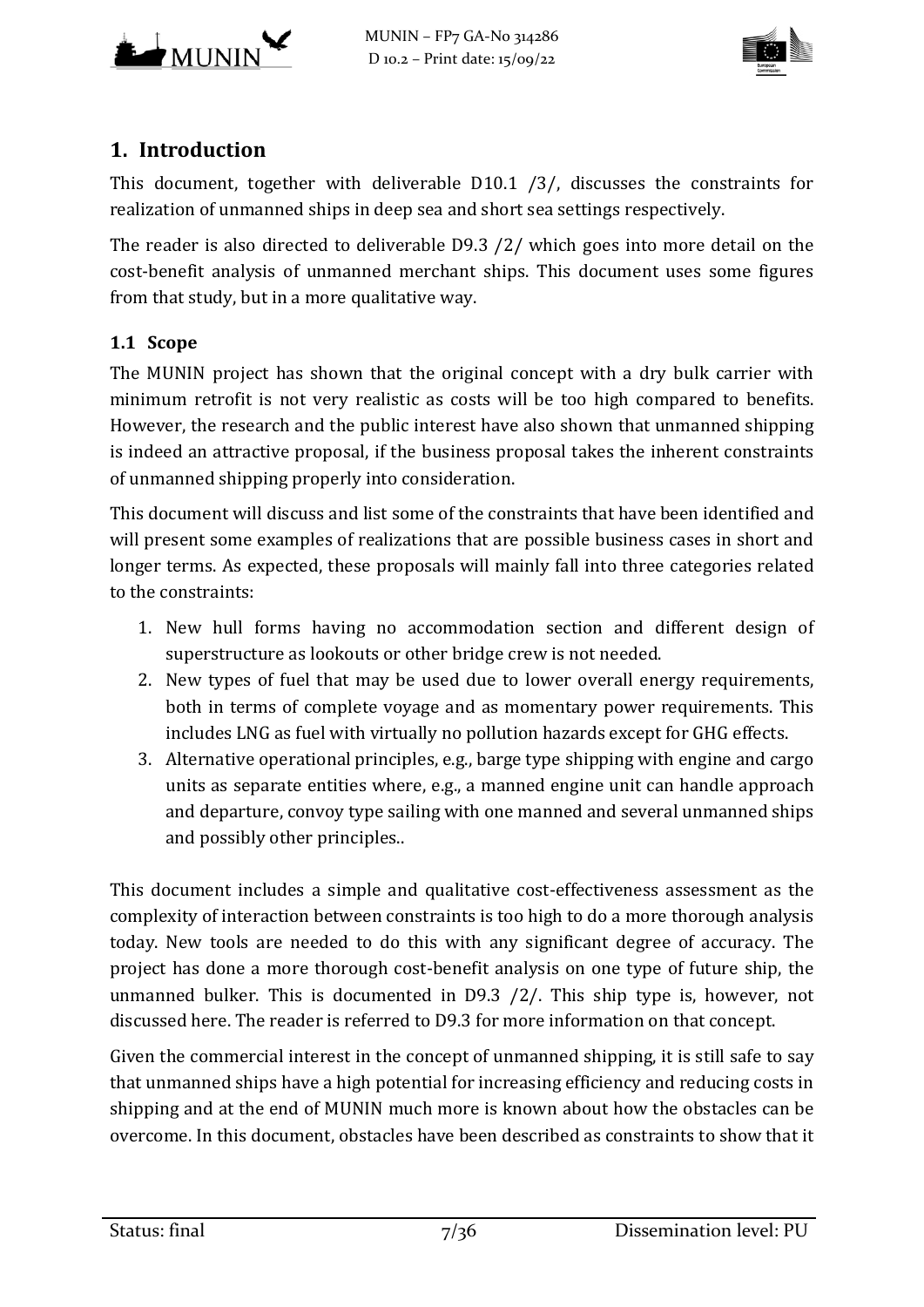



is really possible to implement unmanned ship and create a viable business model using them.

The results presented here have been systemized by MARINTEK, but the material has been based on discussions in a workshop in the MUNIN project as well as discussions with other stakeholders.

## **1.2 Structure of document**

Section 2 discusses the challenges and obstacles to unmanned shipping. These are converted into a set of constraints that are described in section 3. Section 4 discusses the fuel use issues in more detail as the CBA in D9.3 shows that the fuel cost is a very important factor in shipping. Section 5 includes some more details on the constraints on the business models that also have to be taken into consideration.

Sections 6 to 7 will propose two business cases for a deep sea container ship and an offshore supply vessel.

Section 8 will give a brief conclusion to the report.

Deliverable D10.1 will similarly discuss issues related to short sea shipping in Europe. This will be based on the same constraints as have been described here.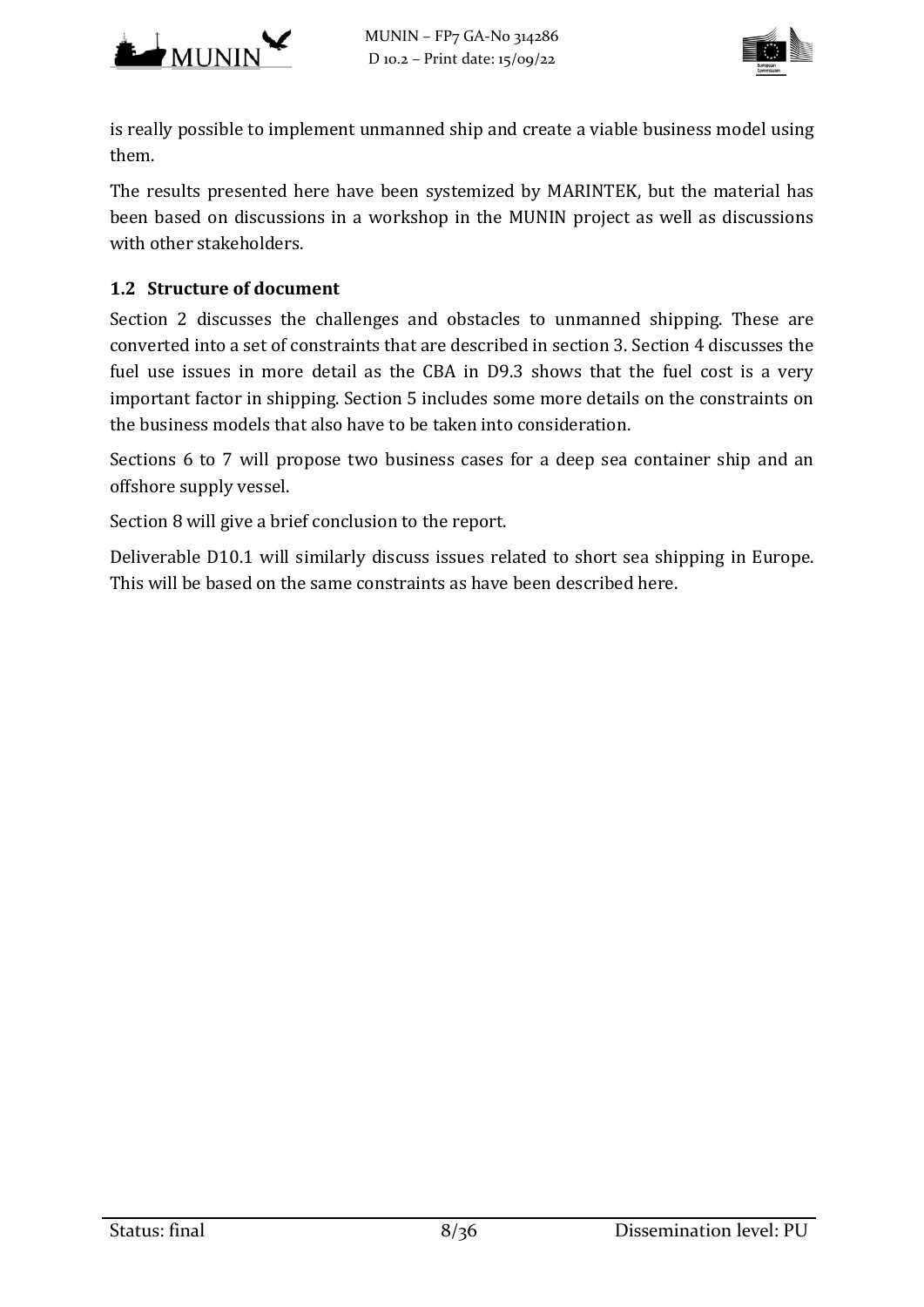



# **2. Main challenges for unmanned ships**

## **2.1 Risk assessment and safety issues**

The results of the MUNIN risk assessment are described in deliverable D9.2 [/1/.](#page-34-2) The risk assessment also includes a list of risk control options (RCO) which is repeated in [Table 1.](#page-8-0) If the RCO means a significant constraint on the operation or design of the unmanned ship, the reference column gives a link to the appropriate description in Chapter [0.](#page-12-0)

| <b>RCO</b>     | <b>Risk Control Option</b>                                                     | Ref.     |
|----------------|--------------------------------------------------------------------------------|----------|
| 1              | Careful design of SCC and SCC manning as well as training of personnel.<br>3.2 |          |
| $\overline{2}$ | Design of on board systems for easy maintenance and accurate                   |          |
|                | monitoring of maintenance state. Must also be fast to repair.                  | 3.4, 3.7 |
| 3              | Ship should be unmanned at all times.                                          | 3.1      |
| 4              | Need to avoid heavy or otherwise dangerous weather - use of weather<br>routing | 3.13     |
| 5              | Need good sensor and avoidance systems. Selected systems must also be          | 3.10     |
|                | redundant so that a single failure does not disable critical functions.        |          |
| 6              | Ship should be directly controlled in heavy or complex traffic.                | 3.11     |
| 7              | Need redundant power generation, distribution, propulsion and steering         | 3.9      |
|                | Automated fire extinguishing systems are required in all relevant areas.       |          |
| 8              | Note that no crew makes this simpler as areas are smaller and that $CO2$       | 3.6      |
|                | more safely can be used.                                                       |          |
| 9              | A ship without accommodation section is much easier to secure against          | 3.1      |
|                | stowaways in enclosed spaces.                                                  |          |
| 10             | Cybersecurity measures are important, including alternative position           |          |
|                | estimation based on non-GPS systems. The SCC may be particularly               | 3.10     |
|                | vulnerable. Data links must also have sufficient redundancy.                   |          |
| 11             | Improved cargo monitoring and planning is required.                            | 3.15     |

#### <span id="page-8-0"></span>**Table 1 – Risk control options**

#### **2.2 Economy**

WP9 has performed a cost benefit analysis in more detail for one specific class of ship, an unmanned dry bulk carrier. This section will go through some main issues directly related to cost savings or increase and try to draw some conclusions on the effects this will have on the types of unmanned ships. This is a qualitative assessment. Refer to deliverables from WP9 and in particular D9.3 for more detailed analysis results.

Note also that the work in WP9 and 10 has been done in parallel and with slightly different objectives, so there are some differences in the models used as well as in the interpretation of the models. WP9 has also done more work on prognosis on development of costs over the coming 20 to 25 years while this report restricts its analysis to the situation today.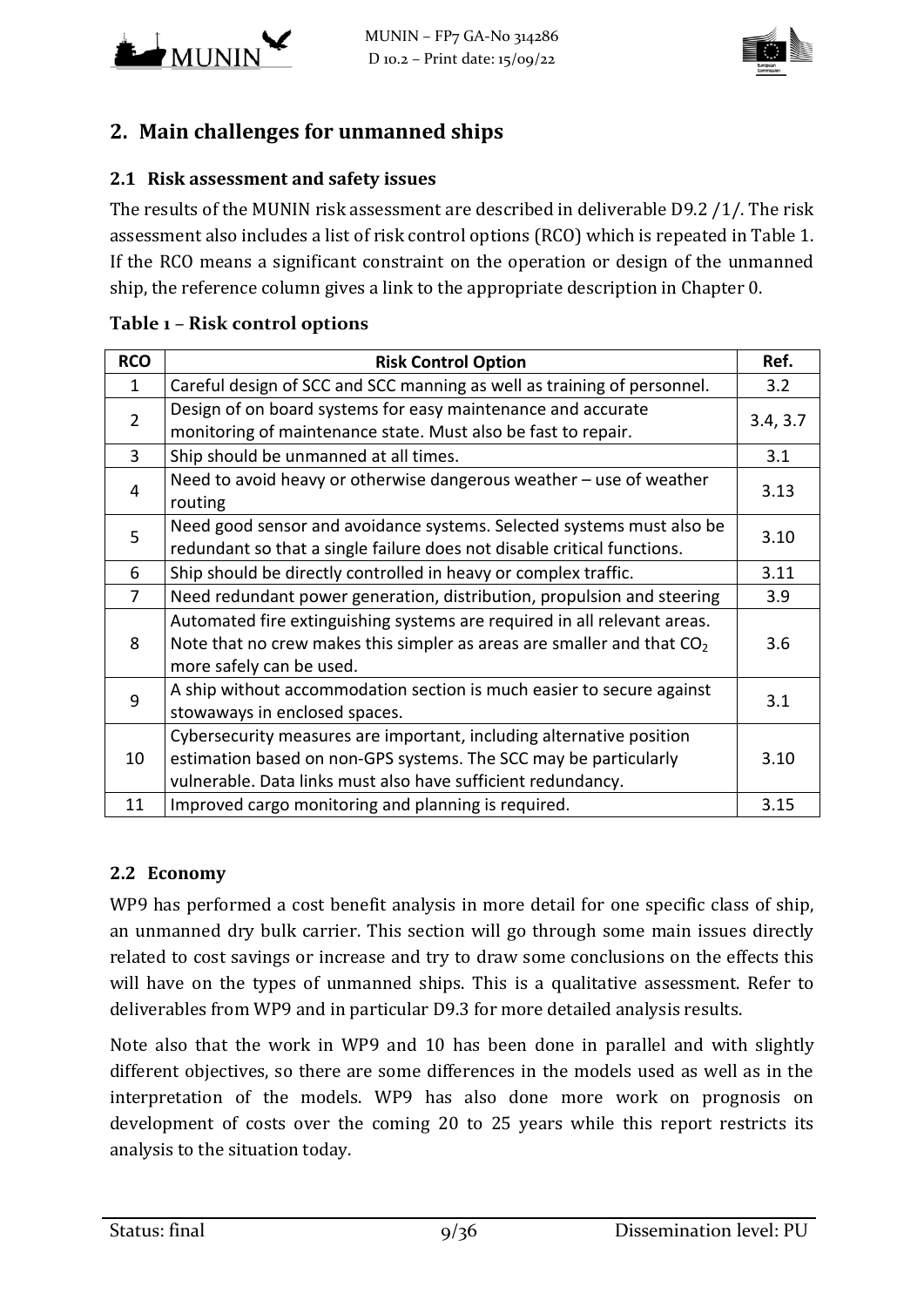



## **2.2.1 General cost model**

Stopford [/7/](#page-34-3) has calculated the cost of running a 10 year old Cape Size bulker in 2005 and some of the relevant details are shown in the figure. The left hand size is a breakdown of the total costs to the right. The lower right shows the final share of the total cost attributable to manning and fuel. "Fuel" is the fuel for the main engine (HFO) while "Diesel" is the fuel for auxiliary engines (normally MGO).

| <b>Manning costs</b>           | 42%  |                        |     |
|--------------------------------|------|------------------------|-----|
| Stores and lube                | 14 % |                        |     |
| <b>Repairs and maintenance</b> | 16 % | <b>Operating costs</b> | 14% |
| Insurance                      | 12 % | Periodic maintenance   | 4%  |
| <b>General costs</b>           | 16%  | Voyage costs           | 40% |
|                                |      | Capital costs          | 42% |
| Fuel                           | 66 % |                        |     |
| Diesel                         | 10%  |                        |     |
| Port costs                     | 24 % | <b>Manning</b>         | 6%  |
| <b>Canal costs</b>             | 0%   | Fuel+Diesel            | 30% |

#### **Figure 1 – Total cost of running a Cape Size bulker in 2005**

With the sudden decline in fuel costs, they are comparable today (2015) to what they were in 2005, but if we consider a new build in 2015 rather than a 10 year old ship in 2005, one can probably expect that the relative portion of both crew cost and fuel cost will be reduced due to lower manning and more efficient energy systems. Also, capital costs will likely be higher due to increase in prices and considering that it is a new ship. This may mean a share of fuel costs on perhaps around 25% of the total running costs and manning costs of 5%. Slow steaming will further reduce the fuel cost although it will also decrease revenue per day.

#### **2.2.2 Summary of the main effects of the cost factors**

[Table 2](#page-10-0) summarizes the issues discussed in following sub-section and shows expected impact on capital cost (CC) and operational cost (OC) as well as referencing issues in the constraints section (Ch. [0\)](#page-12-0) that are derived from these criteria. A minus (-) means reduction and a plus (+) means increase. Where there are parenthesis around the plus or minus, it means that this expectation varies considerably and may even be opposite in some cases.

As is clear from the discussion, it is very difficult to assess a final outcome of a full cost benefit analysis as there are many interacting factors, including effects of future regulations, which will have an effect on the costs.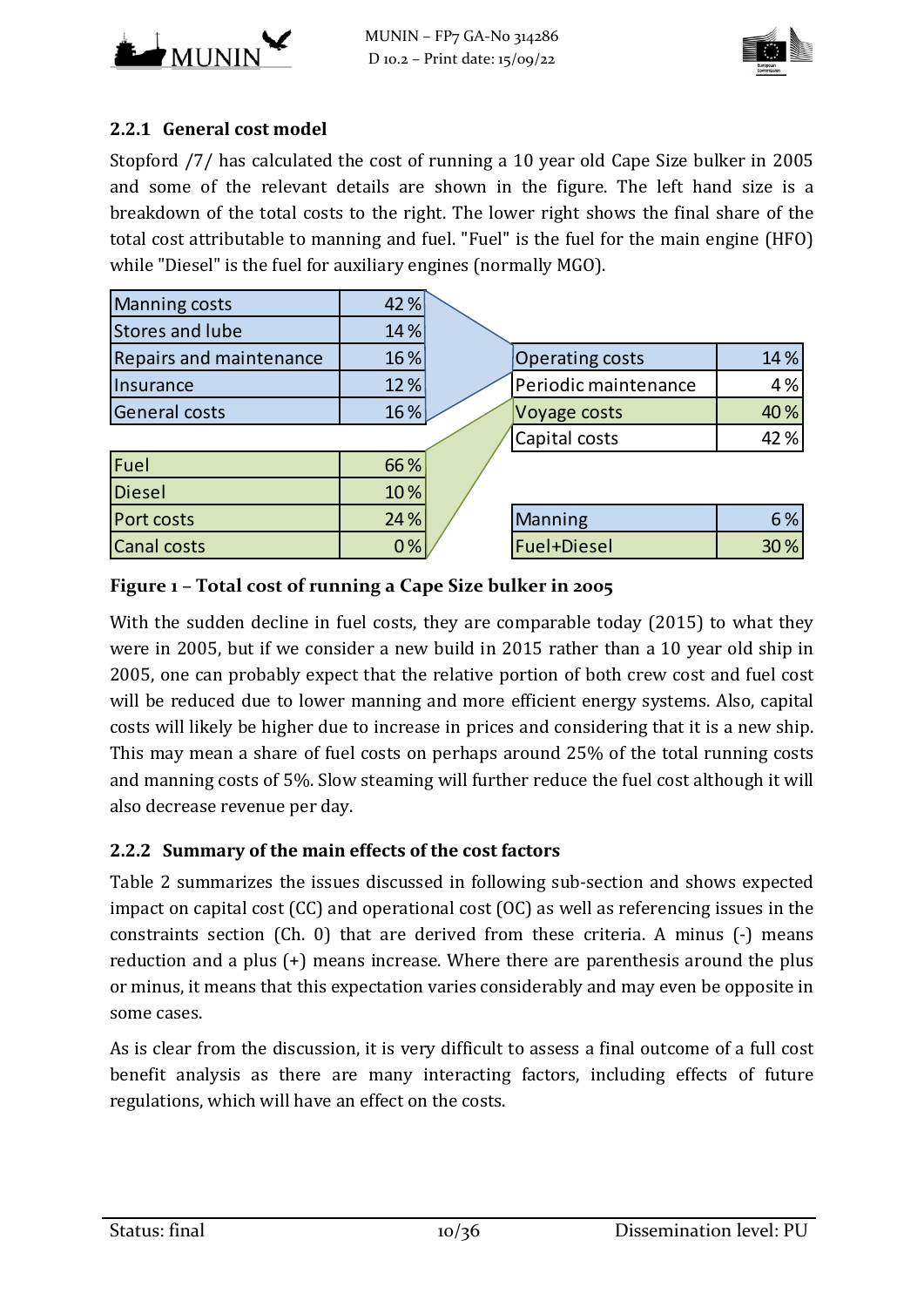



| Cost issue                                | <b>CC</b> | OC                       | Constraint         |
|-------------------------------------------|-----------|--------------------------|--------------------|
| Remove accommodation                      |           |                          | 3.1                |
| Less complex mechanical systems           | ۰         | $\overline{\phantom{a}}$ | 3.4                |
| Redundant propulsion                      | $+$       | $(+)$                    | 3.9                |
| More complex IT systems and communication | $\ddot{}$ | ( - )                    | 3.6, 3.10, 3.12    |
| More advanced cargo handling              | $\ddot{}$ | $(\cdot)$                | 3.5, 3.15          |
| <b>Shore Control Centre</b>               | $+$       |                          | 3.2, 3.11, 3.13    |
| Fuel type - no HFO                        |           | $+$                      | 3.7, 4             |
| Short sea automated loading and discharge | $\ddot{}$ | $\blacksquare$           | 3.5                |
| Maintenance and off-hire                  | $+$       | $\overline{(-)}$         | 3.1, 3.4, 3.7, 3.8 |

#### <span id="page-10-0"></span>**Table 2 – Impacts on operational and capital costs**

#### **2.2.3 General capital costs**

As fuel costs probably will be higher for unmanned ships (see [2.2.4\)](#page-10-1), the ship will probably have to be built without accommodation section and with less complex technical systems on board to correspondingly reduce capital costs. Necessary and additional computer systems, redundant engines, power distribution and IT will on the other hand increase capital costs as will more advanced instrumentation and sensor systems. It may also be necessary to have more complex systems for cargo monitoring and conditioning as no one is onboard to monitor and handle cargo related incidents. However, the expectation is that unmanned ship may be somewhat cheaper to build.

#### <span id="page-10-1"></span>**2.2.4 Fuel costs**

As discussed above, fuel is in many cases a dominant factor in the overall cost for operating a ship. This is more so for deep sea and long distance shipping, but it is important also for other trades. However, changes in regulations and new technology will also impact how conventional shipping uses fuel and it is in general very difficult to assess how the comparison for future ships will actually end out. This is discussed in more detail in Section [4.](#page-20-0)

#### **2.2.5 Other operational costs**

Manning the SCC will increase costs, but less than the savings on not having crew onboard. Reduced crew costs also include no provisions for the crew, trips home, insurance etc.

For short-sea shipping one will also have to consider full automation of loading and discharge operations. This has a great potential of reducing operational costs, while it certainly will increase capital costs. For deep sea trade, shore side services are not that dependent on being automated.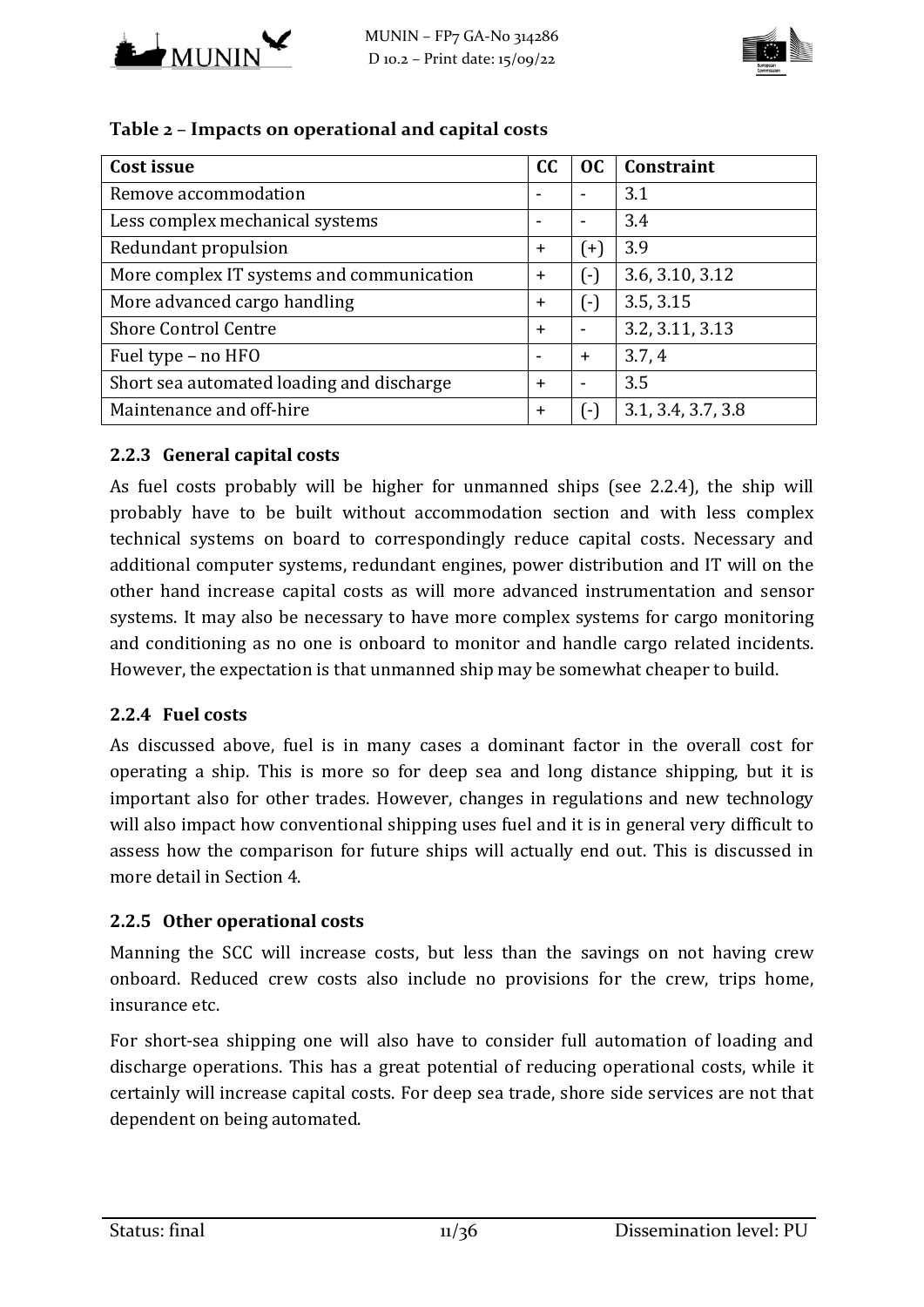



## **2.2.6 Off-hire and maintenance**

Improved maintenance regime may lead to reduced maintenance costs and cost of offhire, including better planned dry dockings. On the other hand, as maintenance only can be done onboard during port calls, one may see that the length of the dry docking increases. One will probably have to use more durable and expensive materials for, e.g. coatings, but this may to some degree be retrieved by having higher availability and less maintenance work.

## **2.3 Legal and contractual issues**

Insurance and contractual seems to be manageable for unmanned shipping. The key element here is to provide sufficient proof that the system is reliable and safe and that legal liabilities can be maintained within reasonable boundaries.

Legally, the establishment of internationally accepted codes and regulations for unmanned ship will take a long time. Until this happens, one needs to rely on unilateral agreements with flag and port states to be allowed to set up specific trading arrangements. This means that general unmanned tramp shipping is a very long term proposal while liner or short sea shipping can be established relatively fast. National trade only requires acceptance from the one nation where operations are taking place.

Signals from flag state and port state authorities are that many will be willing to accept deviations from national rules on manning and equipment as long as it can be documented to be safe.

These issues will probably have little impact on cost, but they will have an impact on the possible business models. This is discussed further in section [5.](#page-26-0)

#### **2.4 Public opinion**

The general impression from MUNIN is that there is relatively little resistance from the general public against unmanned ships. There are some worries about the fate of the maritime professions, but this should not be a large issue: Relatively few ships will be unmanned, there will be jobs in the SCC and autonomous shipping will strengthen the competitiveness of European shipping in general, possibly creating more jobs in this sector than today.

Another issue that should not be underestimated is that the public may be sceptical to large ships operating autonomously in heavy traffic and close to shore. It may be better to use direct remote control or other features in these areas. However and in the longer run, if special legislation is passed for traffic management of autonomous ships, this becomes more likely to be an acceptable operational mode also close to shore and in heavy traffic.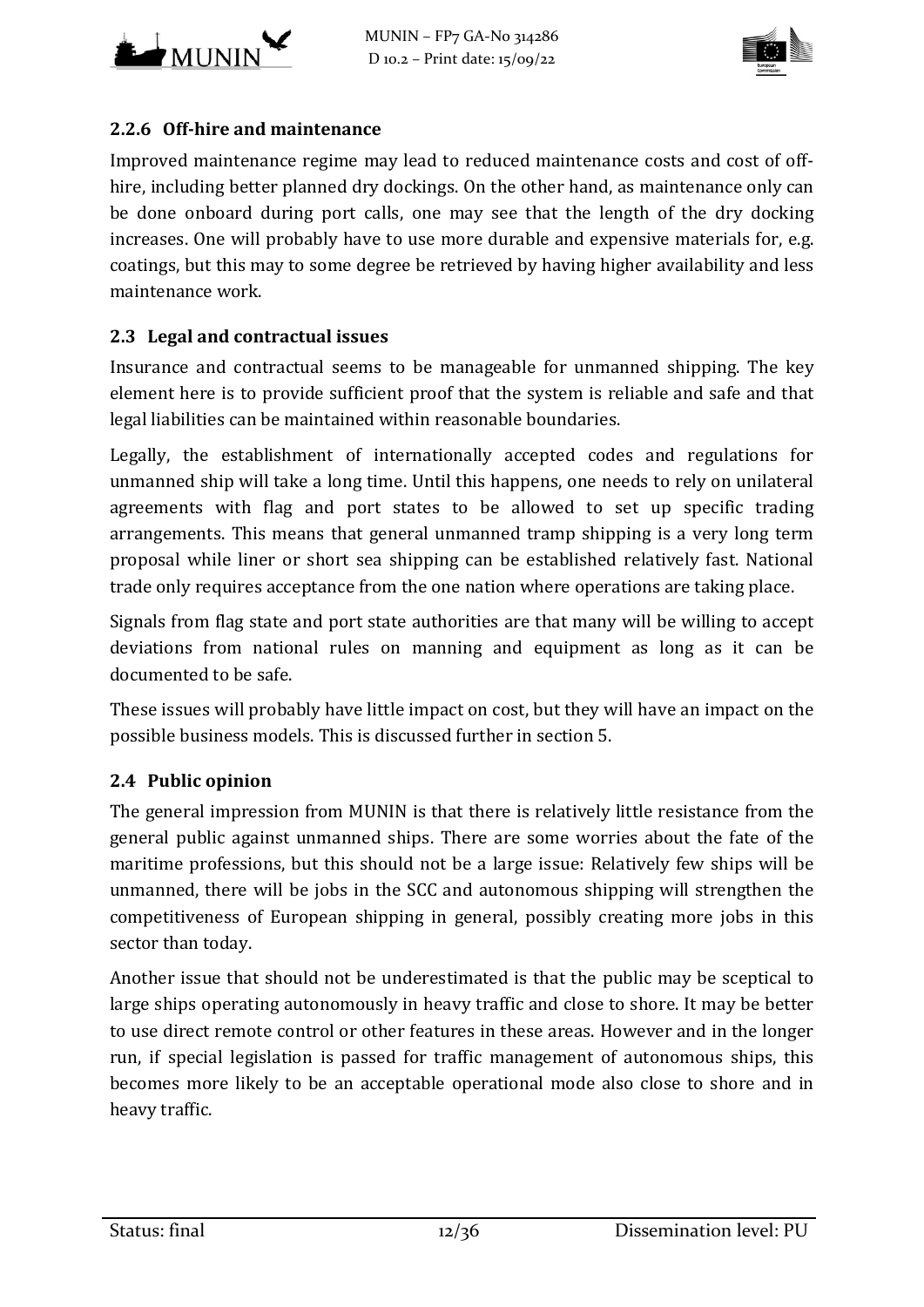



### **2.5 Environmental issues**

In general, one can assume that the environmental gains of unmanned shipping will be significant. Some of the issues that can be mentioned are tabulated below.

## **Table 3 – Some examples of environmental benefits**

| <b>Environmental benefit</b>                              | Constraint     |
|-----------------------------------------------------------|----------------|
| Less accidental spills, safer ships                       | 3.1, 3.9, 3.10 |
| Cleaner fuels, less noxious emissions to air              | 3.7            |
| Greenhouse gas (GHG) emissions                            | 3.9            |
| More controlled management of ballast and other discharge | 3.4, 3.15      |
| More goods transport on sea                               | 3.5            |

<span id="page-12-0"></span>The actual emission of greenhouse gases (GHG) will depend on the type of fuel and operations. As discussed in section [4,](#page-20-0) this is a very complex issue.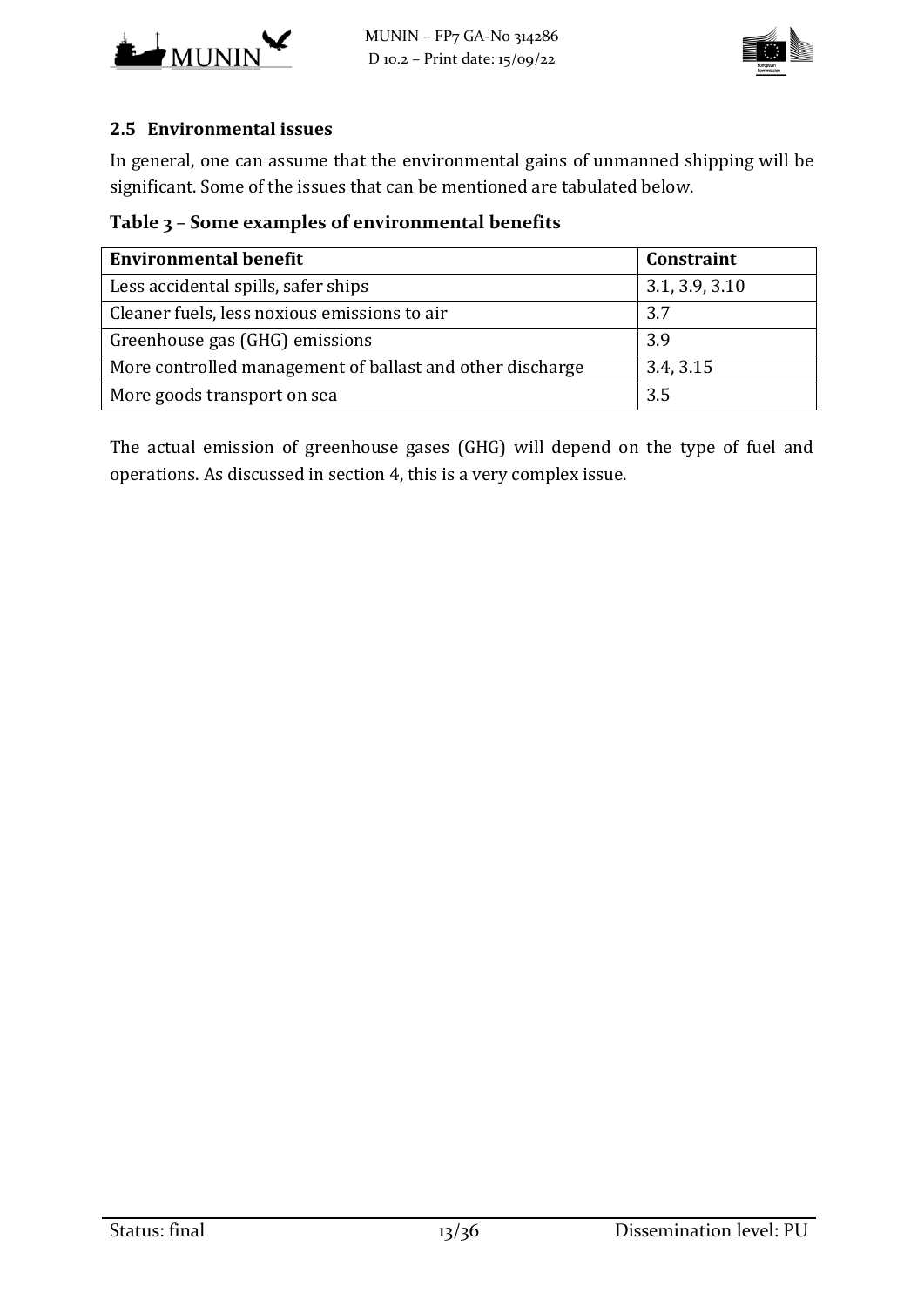



## **3. Constraints for an autonomous ship**

This section summarizes the identified constraints that have to be considered when a business model for unmanned shipping is created.

### <span id="page-13-1"></span>**3.1 No crew on board at all**

The safety analysis has assumed that the risk of danger to human life on own ship is zero as there are no crew. It is quite clear that this is an important point from a safety perspective as injuries and deaths at sea mostly are related to accidents solely associated with activities on own ship. Thus, the attractiveness of autonomous shipping in terms of increased safety relies heavily on having no crew on board during most or for the entire voyage.

This is also an important point as no crew also means that one may remove the accommodation and associated life support systems which have a large impact on capital and operational costs. Energy consumption in the accommodation is significant.

Note in particular that even a small boarding crew, if they stay on board for longer times, need some sort of life support that will increase cost, require maintenance, take up space and offset some of the safety gains. Particularly boarding and leaving the ship in open sea is both a safety risk and can be a costly affair. Thus, the boarding crew originally foreseen in MUNIN should be replaced with an escort boat or direct shore control in coastal waters.

#### <span id="page-13-0"></span>**3.2 No passengers**

An obvious extension to the previous point is that unmanned ships should not carry passengers. In addition to the arguments above, the mustering and evacuation of passengers during emergencies is dependent on assistance from more experienced crew which is not available in these cases.

This restriction may also apply to fairly short voyages, e.g., with highway ferries which would otherwise be an interesting case for unmanned shipping.

#### **3.3 Need for high quality shore control centre**

The shore control centre (SCC) is a critical part of the autonomous ship system and needs sufficient manning with qualified personnel. This will incur an additional cost on operation, but probably less than the manning cost would be elsewhere.

The SCC in control of a specific ship may also be changing from time zone to time zone so that it can avoid using night shift. This is however an issue with some legal implications, if it is decided that the SCC will take the role of the master in a legal sense.

Finally, one should also note that the SCC will be a significant security risk unless it can be assured that no unauthorized personnel can access the premises. As the SCC has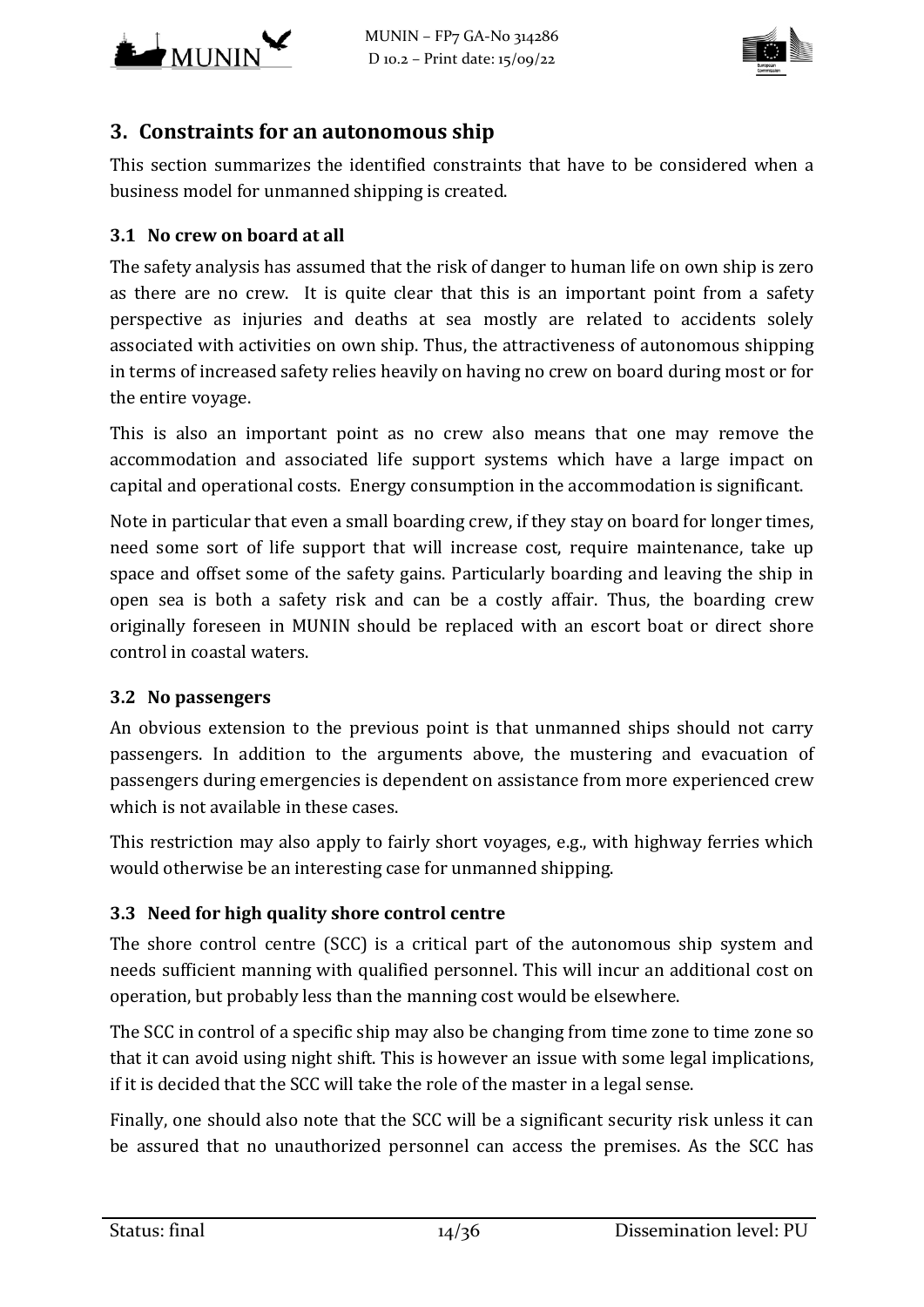



direct control of the ships, an intruder can, e.g., ground a ship to block the approach to a large port.

### <span id="page-14-0"></span>**3.4 Simplified design of autonomous ship systems**

The endurance of the ship on long voyages as well as the impossibility to do corrective work on the ship during the voyage requires systems that have low maintenance requirements. This can be achieved by minimizing number of and complexity of ship systems that cannot be operated reliably without continuous maintenance. This should include the removal of the accommodation section and all life support system, may imply ballast free operation to avoid problems with pumps and ballasting, use of improved coating and so on. The operation of the HFO system is a special issue that is described elsewhere.

Diesel-electric propulsion with generators and engines on deck, e.g., in easily replaceable containers, is in this context an interesting concept. However, today's generators will use smaller engines with significantly lower efficiency than the large two-stroke diesel engines. This may be a problem versus fuel costs for large ocean going vessels.

This constraint may both lower and increase capital costs of the ship dependent on how it is applied. Operational costs should normally be significantly reduced, except perhaps for more advanced coating materials.

Ballast free operation has been exemplified in various types of ships. DNV-GL has launched one concept for a medium sized (6200 TEU) container ship called "Quantum".



**Figure 2 – Quantum container ship concept by DNV-GL [/15/](#page-35-0)**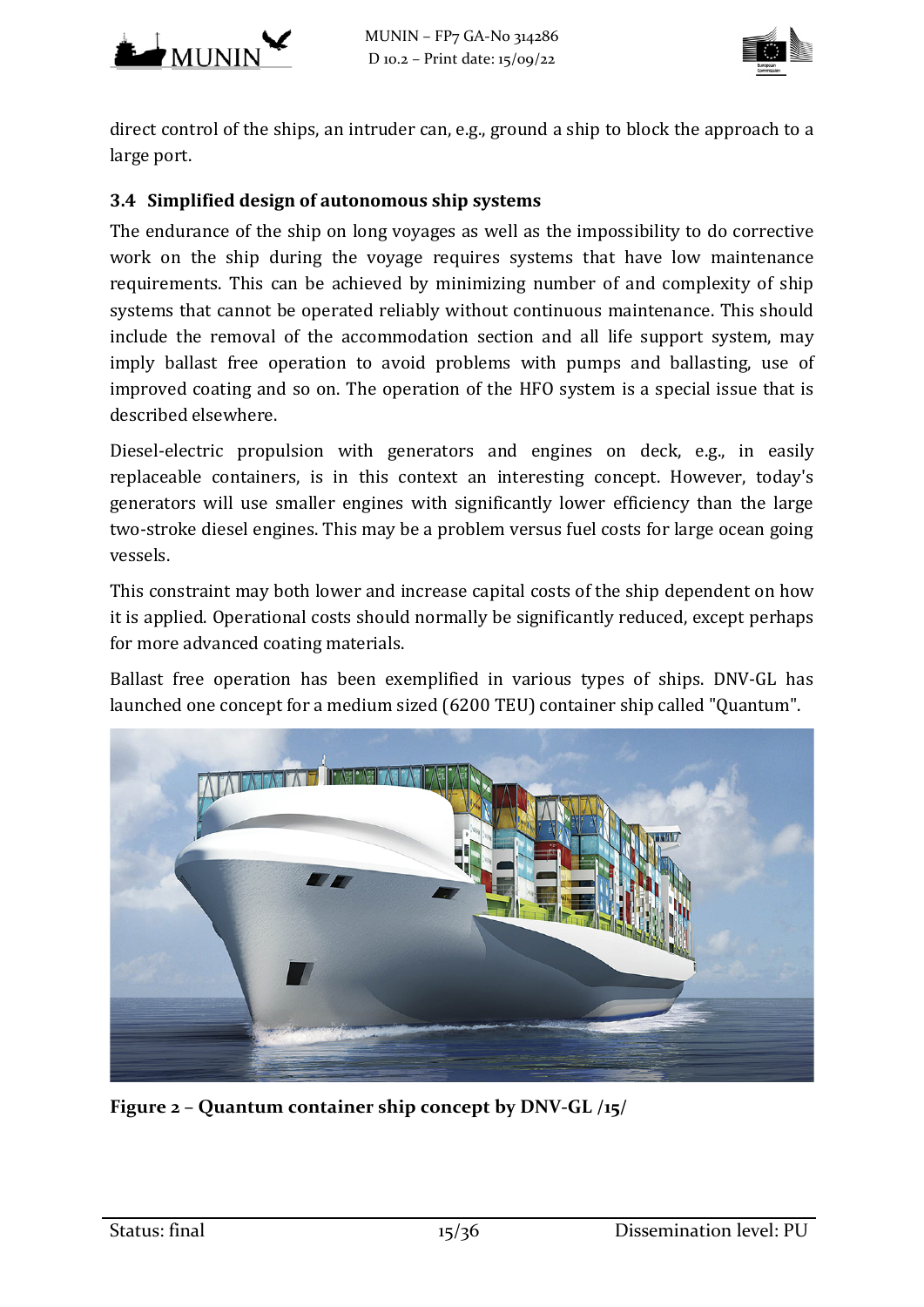



The ship is relatively wide which is claimed to minimize need for ballasting during voyage. However, some ballast is still necessary and particularly during loading and discharge when it may be difficult to maintain a reasonable trim without ballast tanks.

It is possible to improve further on the ballast issue if, e.g. a more trapezoidal or vshaped hull form is used. Dependent on other factors, this may, however, decrease fuel efficiency.

With future requirements to ballast water treatment, there are also economic factors that may give added value to designs that remove the need for using ballast tanks.

## <span id="page-15-2"></span>**3.5 Automated loading and discharge for short sea shipping**

Use of unmanned ships in short sea trades will probably depend on automated loading and discharge as no crew is onboard to assist. This is also important to keep operational costs as low as possible. This will either incur a higher capital costs or an increase in port fees, but a lower operational cost for the ship itself.

For ships calling on large to medium sized hub or feeder ports, this may not be a big problem as these ports usually have advanced shore side systems for cargo handling. For ships calling on smaller ports without much infrastructure on shore, this needs to be considered carefully.

### <span id="page-15-1"></span>**3.6 More extensive fire detection and extinguishing systems**

The unmanned ship will probably need more advanced fire detection and extinguishing systems. As no persons can respond to a fire alarm, it needs to be handled on the ship automatically or under control of SCC.

On the other hand, as no persons are onboard, one may safely make use of  $CO<sub>2</sub>$ extinguishing in all enclosed spaces. However, it must be safeguarded against release if stowaways or shore personnel can enter these spaces.

#### <span id="page-15-0"></span>**3.7 Use of HFO and other fuels such as LNG**

The need for processing of HFO on board and problems of switching between HFO and MGO during port calls in ECA areas makes it challenging to use HFO on board. There is a fairly complex fuel processing system associated with HFO that may be difficult to operate reliably without humans on board unless some developments in these systems are made.

Dependent on developments in general sulphur content requirements in IMO and developments in scrubber and catalyst technology, various solutions to this problem can be seen. One interesting option is the use of LNG which is very clean and at least in lean burn mode have acceptable emissions even without any exhaust cleaning.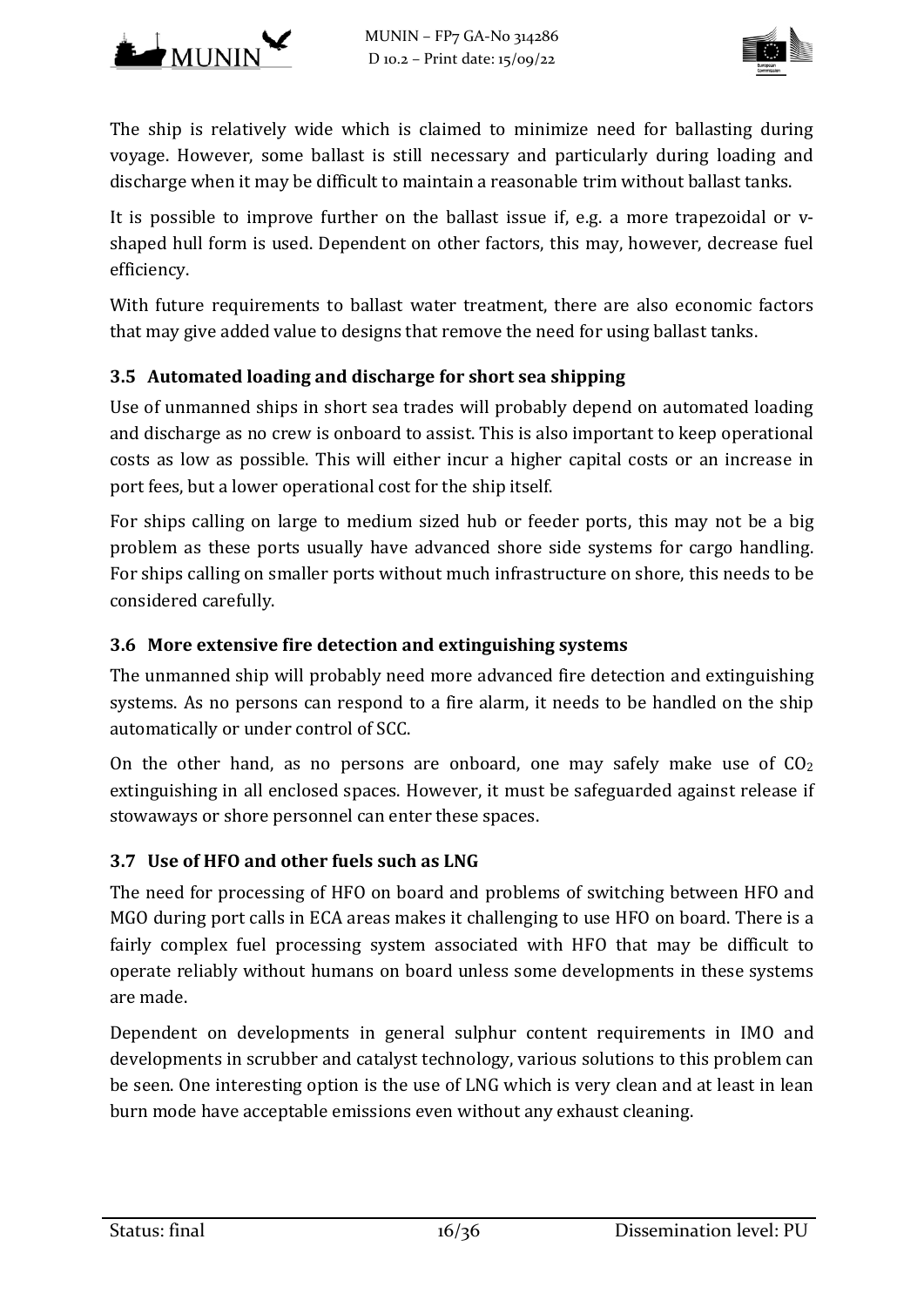



#### <span id="page-16-1"></span>**3.8 Preventive and periodic maintenance**

Systems must be monitored and the autonomous ship will need facilities for detecting technical problems long before the equipment fail. Today's technical shipping operations are to a large extent based on continuous technical maintenance by the crew as well as repairs by the crew when something breaks down. In addition, the ship is normally put in dry dock for several weeks each 2-3 years. While in dry dock, the ship undertakes major overhaul and repairs that cannot be done during operation.

An unmanned ship cannot base technical operations on routine repair being undertaken while sailing, with the exception of work that can be done during port calls. Other technical maintenance must be done while in dry dock. Other technical work, e.g. cargo hold cleaning must likewise be automated or done while in port. Particularly for SSS, port stays and port approaches tend to be relatively short.

The criticality and complexity of monitoring and maintenance planning will increase as voyage lengths increase. Thus, shorter voyages may be preferable for initial autonomous ship concepts.

#### <span id="page-16-0"></span>**3.9 Redundancy in propulsion and energy systems**

Technical failures have been identified as a major risk that can cause various types of hazards. Redundancy of critical systems is a necessary measure to decrease the risks associated with such failures, particularly in the propulsion and steering systems.

In the 2014 EMSA report [/6/,](#page-34-4) loss of control, which is a typical consequence of engine or propulsion failure, represents 27% of incidents at a count of 781 incidents. This gives an indication of the potential problem related to single drive trains when no crew is onboard to repair.

Redundancy will mean that critical systems are duplicated in a manner where an error in one system does not significantly impact the function of the alternative system. In practical terms it means that at least all critical electronic systems must be duplicated, that the propulsion and drive train systems must be doubled and that electrical power distribution needs to be redundant.

As will be discussed in section [4](#page-20-0) various alternative arrangements have the drawback that they normally are less energy efficient than having one larger engine.

A possible and likely consequence of this is higher capital costs as well as higher operational costs. The latter factor will depend much on type of ship and operation as many ships in special trades already use highly redundant systems onboard.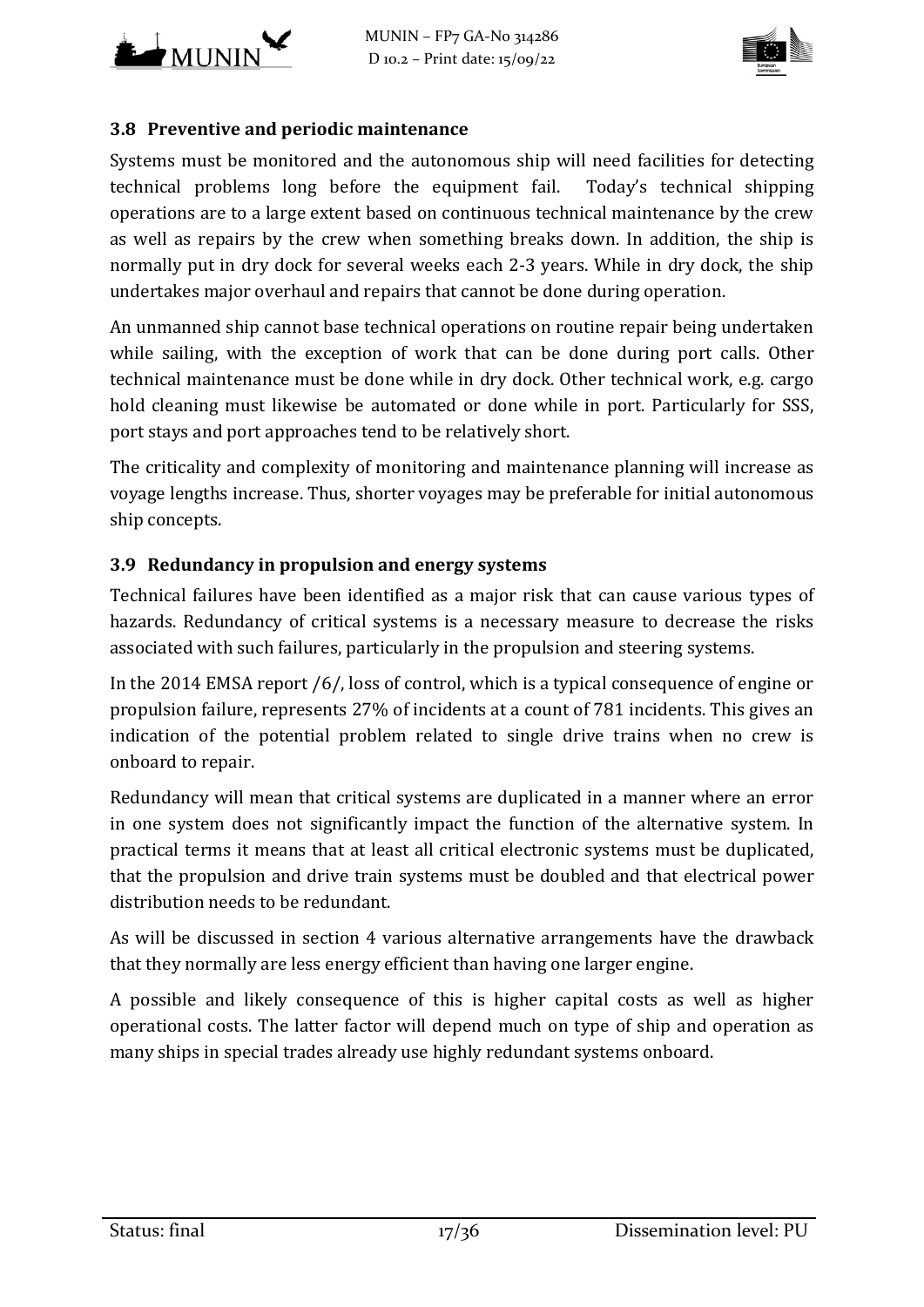



### <span id="page-17-0"></span>**3.10 More advanced and more secure IT systems**

The autonomous ship will need much better instrumentation than conventional ships, including visible light and IR cameras to get an object classification capability at least as good as on a manned bridge.

The ship will also require more communication bandwidth for operation than a conventional ship and it will need redundant communication channels. This may or may not increase costs as satellite communication is getting lower in price and more and more common also on conventional ships. As the crew typically is the biggest user of bandwidth, one can actually expect that the unmanned ship may use less communication bandwidth than the manned ship.

A special constraint is that the bulk of traffic for an unmanned ship will be *from* the ship to shore in the form of sensor signals. This is opposite the normal traffic pattern where, e.g. web browsing and uploading music or films create much more traffic *to* the ship. Most satellite links today are asymmetric in that they offer more capacity to the ship than from it.

Cyber security is a critical issue for the unmanned ship. All control signals must be electronically signed and possibly encrypted. The ship systems should be equipped with safeguards that make it impossible to control by people illegally entering the ship. The SCC is particularly vulnerable for attack and need to have strict access control mechanisms and regimes.

Critical ICT systems also need to be redundant. This applies to sensor and control systems, computer networks and communication systems.

#### <span id="page-17-1"></span>**3.11 Direct control or special traffic regulation in heavy traffic**

An unmanned ship that can operate completely autonomously in general and dense ship traffic without direct human control or by using special rules for right of the way is a challenging prospect. The operation in heavy traffic has also been identified as a nonacceptable risk, unless proper risk control options are employed. For MUNIN the primary risk control option is direct control, either by an onboard team or by remote control in heavy traffic areas. In the future, more advanced automated systems may also be possible.

It is possible to create an autonomous control system that sails the unmanned ship at least as safely as a manned ship even in congested waters. Advanced formation control has been demonstrated both for flying and floating unmanned vehicles. The challenge for an unmanned ship is mainly the interactions with manned ships, where the forecast of the ship's behaviour is less certain. Such a system would require very advanced and complex situation analysis and manoeuvring algorithms that would be costly to develop and difficult to verify with respect to their safety properties. This would make it difficult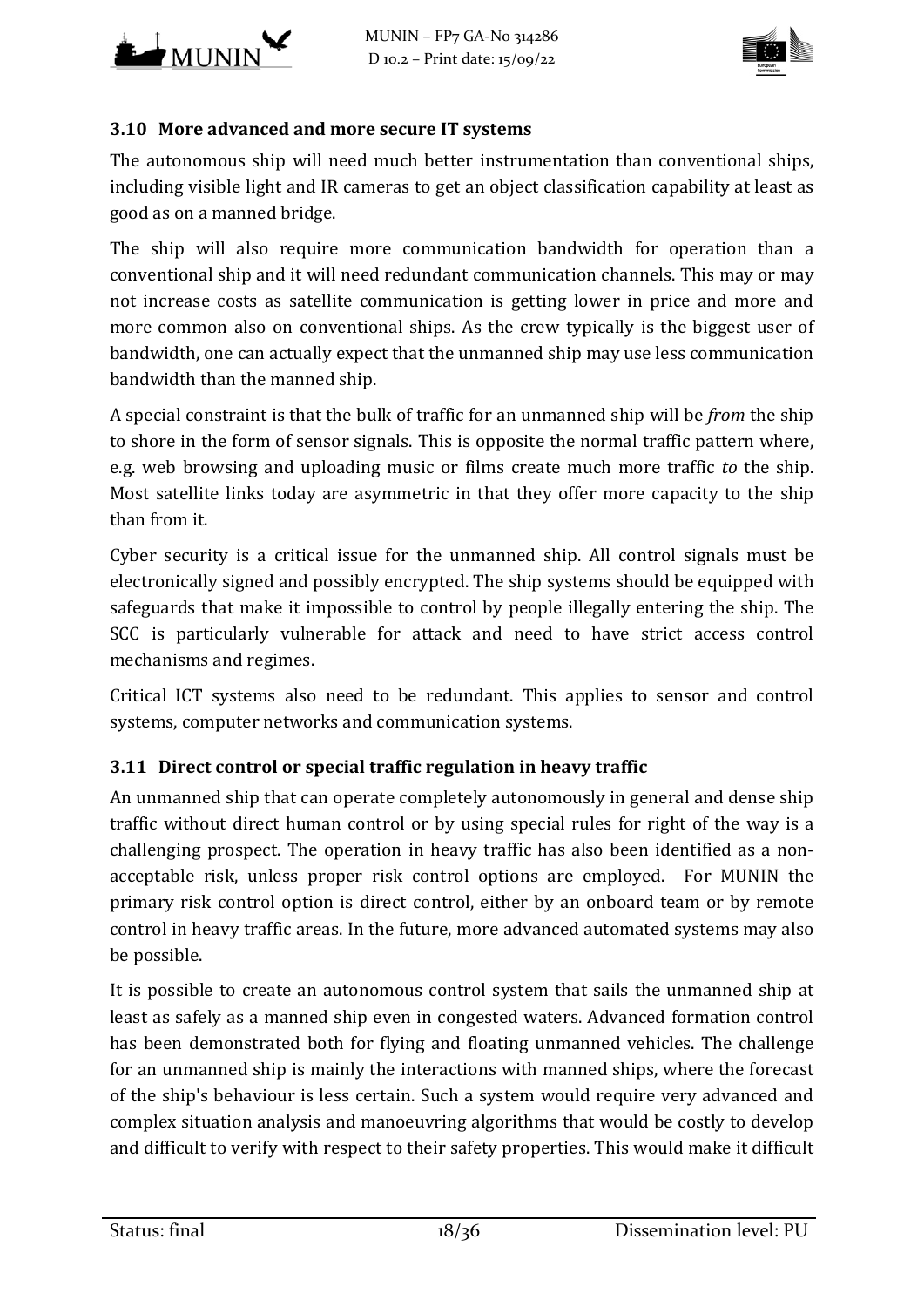



to get acceptance by authorities and probably also by the general public, at least for the near future.

Thus, it may be prudent at this stage not to rely on autonomous technology for navigation in congested waters. Early in the MUNIN project, the proposal was to use a boarding crew that manned the ship more or less according to international regulations and took it safely to port. This is possible and may be a good way to solve port state legislative problems related to unmanned ships. However, as discussed in [3.1,](#page-13-1) a very attractive option with the unmanned ship is to remove all accommodation functions and areas. This would obviously impact the boarding crew's working conditions. This may not have a big impact on short passages, but any delays or longer passages would require some support functions for the crew that would negate some of the gains of removing the accommodation areas. Using this approach also causes some safety issues and costs related to boarding or disembarking from a ship some distance from the shore.

A more attractive option may be to make use of the normally much higher and cheaper data bandwidth available close to shore to implement direct remote control. Mobile 4G or 5G networks should be available in many areas and this gives a high capacity and high reliability communication link for direct remote control. If desired, one can transmit high definition live video to the control team as well as all relevant and necessary dynamic information from the ship. The link would have very low latency and would be well suited to remote control operations

Another similar alternative would be to use an escort ship to shepherd the unmanned ship into port from some offshore operation. This is more costly, but could be relevant in situations where shore based infrastructure is less developed or where the direct control needs to go over longer periods, e.g., a transit through the English Channel or the Straits of Malacca and Singapore. This requires the same dedicated line of sight communication as described above, but it would probably be implemented by e.g. direct radio link with microwave technology in this case.

If the latter approach was implemented, this could also be used to run convoys of unmanned ships in deep sea crossings or during concept testing where one manned mother ship guided the unmanned ship in the convoy. The line of sight communication link would in this case connect the mother ship to the unmanned slaves.

An alternative proposal is to give autonomous ship special rules for right of way in congested waters. For national waters, this is feasible, but would be a problem to implement in international channels where innocent passage applies. The latter case would probably require some form of agreement in IMO. Special right of way rules would make it much simpler to implement the necessary sensor and control systems.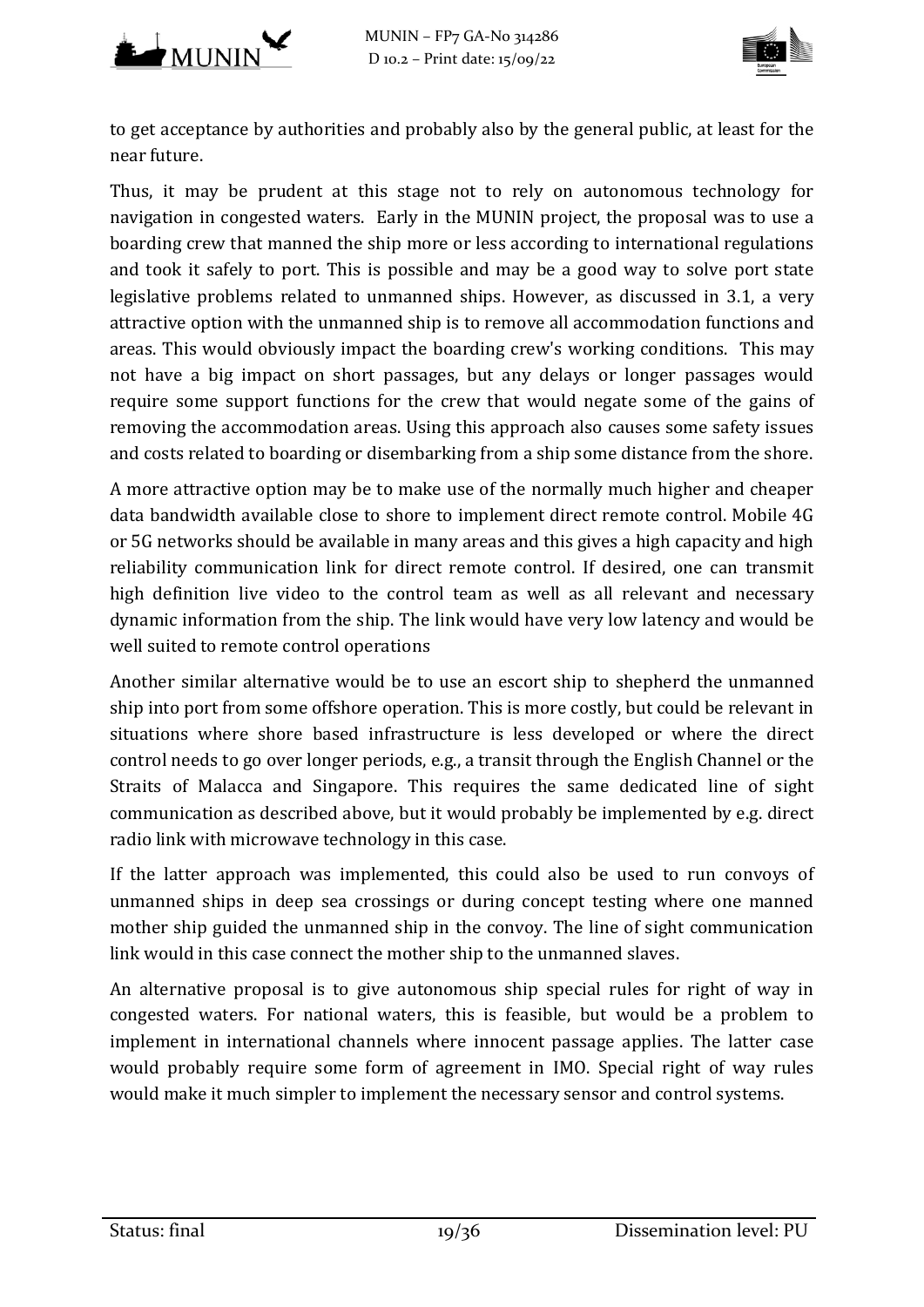



#### <span id="page-19-2"></span>**3.12 High capacity line of sight communication link**

As noted above, it may be more convenient to guide the ship in heavy traffic from a land position or from an escort boat when in congested areas and near shore.

For direct guidance, the ship will need a high capacity (on the order of 3-5 megabits per second) data link for direct transfer of HDTV and sensor and guidance signals. This needs to be secure and safe. The technology is readily available and may even be implemented using 4G or 5G mobile technology.

#### <span id="page-19-0"></span>**3.13 Heavy weather avoidance is more important**

Certain complex operations like sailing in very rough weather can be challenging for unmanned ships. However, as sensor and on-board control systems evolve and as high capacity communication systems make remote control easier, it is not unrealistic to foresee that unmanned ships can operate as safely as manned ships in all equivalent conditions. However, this issue must be taken into consideration and for initial tests one may want to avoid this situation if possible. This will require good weather routing systems as well as specific weather related fail to safe routines on the ship.

#### **3.14 Documented safety and security**

It will be critical to provide convincing documentation that unmanned shipping is at least as safe and secure as manned shipping. This will be a key factor in getting reasonable insurance and contractual terms, in the absence of statistical evidence for the safety of such ships.

This type of documentation will also be a prerequisite for getting approval from flag and coastal states to operate unmanned ships.

#### <span id="page-19-1"></span>**3.15 Dangerous or difficult to handle cargo**

There may be limits to what cargo an unmanned ship can carry. If the cargo cannot safely be handled without regular human inspection or intervention, it cannot be carried on an unmanned ship without new types of automation.

Measures to avoid such situations include:

- Better vetting of cargo before loading (avoid humidity in cereals or iron ore etc.)
- Dangerous cargo may not be permitted if crew is needed to safeguard it.
- High value cargo that may be attractive to pirates may not be carried.

This has to be analysed on a case by case basis and the restriction may be lifted if suitable monitoring and automation systems are installed.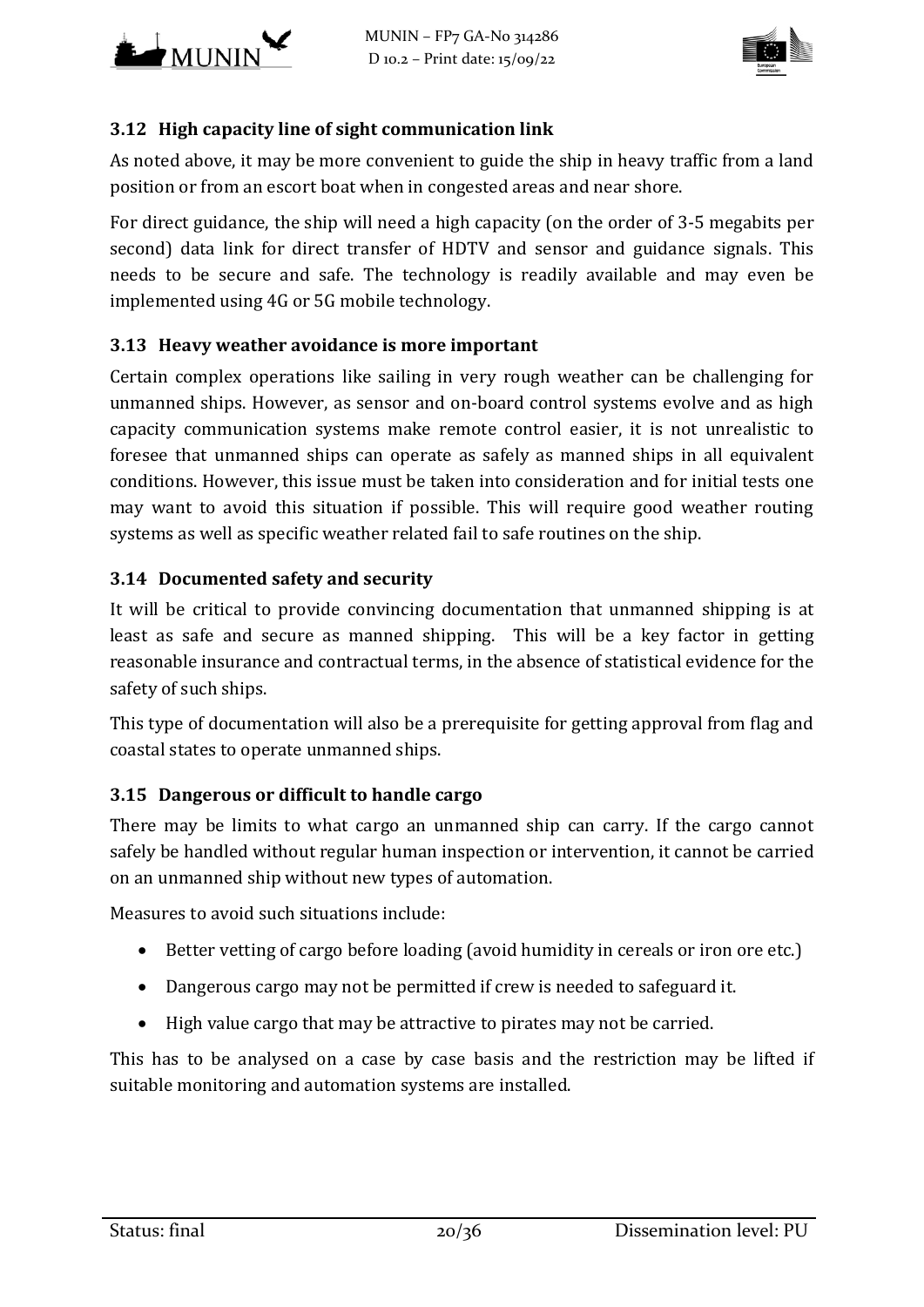



# <span id="page-20-0"></span>**4. Specific fuel cost issues**

In general, the most efficient and lowest operational cost ship engine is a direct drive slow speed large diesel engine running on HFO. However, both the use of HFO and having only one engine has been identified as a problem area for the unmanned ship.

The impact of the fuel and engine configuration on the total cost of the unmanned ship is very high and this section will go through some of the issues that will have an effect. It is a very complex trade-off between the different factors. Before realization of an unmanned ship concept, this will need to be analysed much more carefully for the selected business cases.

Again, the reader should refer to deliverable D9.3 [/2/](#page-34-1) for a more quantitative analysis of these issues.

## **4.1 Benefit of large engines and the problem of two engines**

Redundancy requirements will not allow the use of one large engine unless a very high reliability can be guaranteed. As the efficiency of a diesel engine normally decreases with the reduction of the stroke length and size of engine, fuel oil consumption will typically increase with two smaller engines rather than one large.

The figure shows the relative specific fuel oil consumption (SFOC) as a function of the engines power in MW under a constant set of operating conditions. The data is taken from the MAN data sheets [/8/](#page-34-5) for a selection of two stroke engines, with rated output power (MW) with 6 cylinders and at 75% optimized load range, high load. The baseline (0%) is the largest engine (42 MW with 6 cylinders) and the graph shows relative increasing consumption as engines get smaller, but still with 6 cylinders. This is very simplified, but shows the general relationship.

One can observe that the highest reduction in efficiency is mainly for medium and small engines below about 10 MW. This indicates that plants with high installed power, above 20 MW in total, do not lose that much efficiency.

On the other hand, two propellers have benefits in terms of how well energy on the shafts is converted to speed of the ship. This is further discussed in D9. 3 [/2/](#page-34-1) and it is claimed that the Maersk EEE (installed power 2\*32 MW) in total saves 4% fuel compared to a single engine system<sup>1</sup>. Also, capital costs is said to be lower as more standardized and easier available engines can be used. Thus, using two propellers may reduce fuel consumption and total costs, if the efficiency of the engines themselves is not decreased too much.

<span id="page-20-1"></span>i<br>I <sup>1</sup> <http://www.ship-technology.com/projects/triple-e-class/>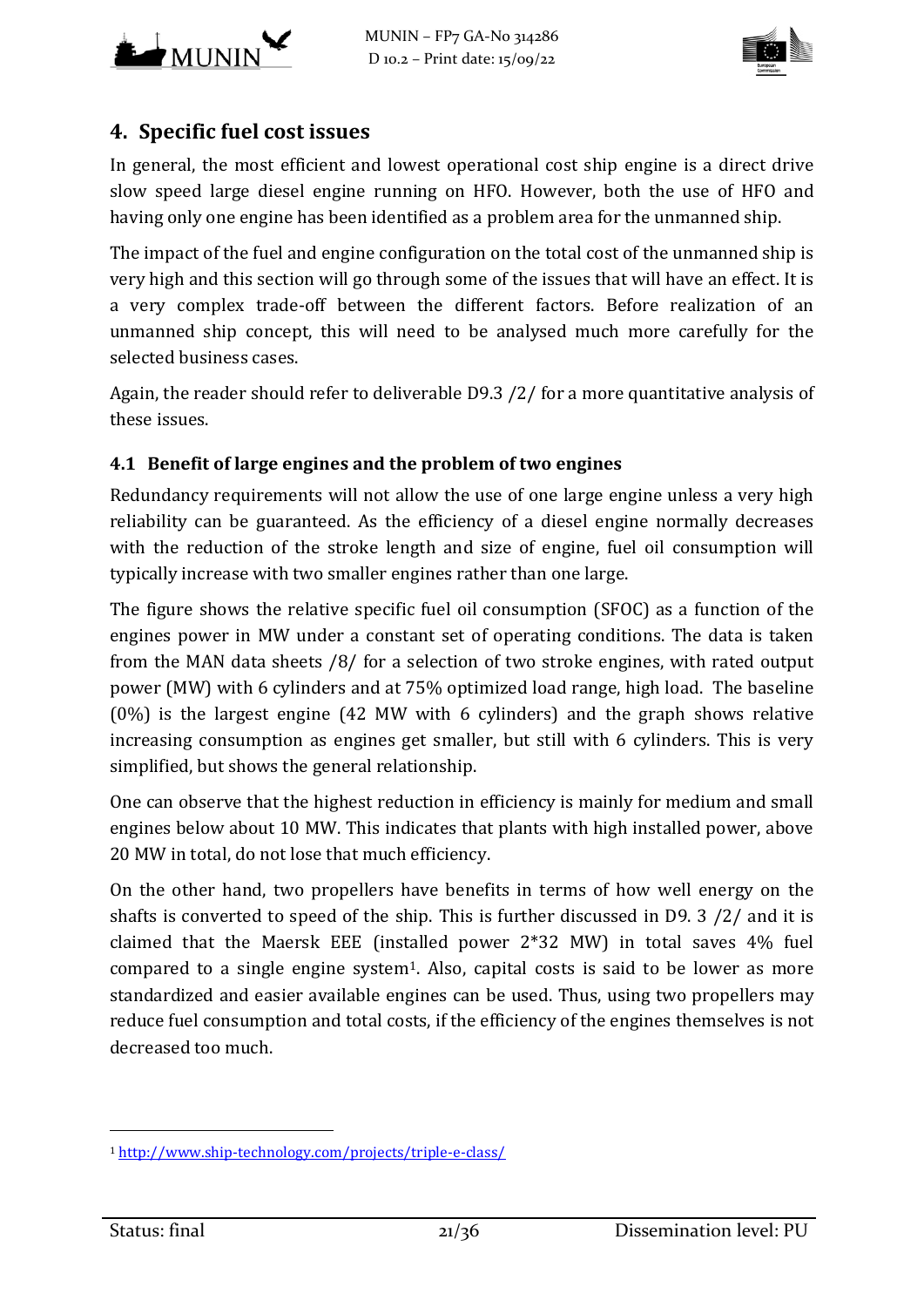





<span id="page-21-1"></span>**Figure 3 – Selection of 2 stroke MAN engines: Relative SFOC vs. engine power**

This means that large ships may in some cases use a two engine configuration and still be economically competitive with conventionally manned ships with regards to fuel related costs.

## **4.2 Very low cost of HFO**

The main differences between manned and unmanned ships in terms of fuel costs are that a much higher operational cost may be assumed for unmanned if HFO cannot be used. Using distillates will certainly be problematic as MGO prices are from 60 to 100% higher than HFO, independently of HFO price fluctuations.

However, with generally reduced fuel prices, which are the case at time of writing, the comparison between savings on other factors than fuel (including crew) will be much more in favour of the latter.



<span id="page-21-0"></span>**Figure 4 – North Sea crude oil spot prices, US\$ per barrel [/13/](#page-34-6)**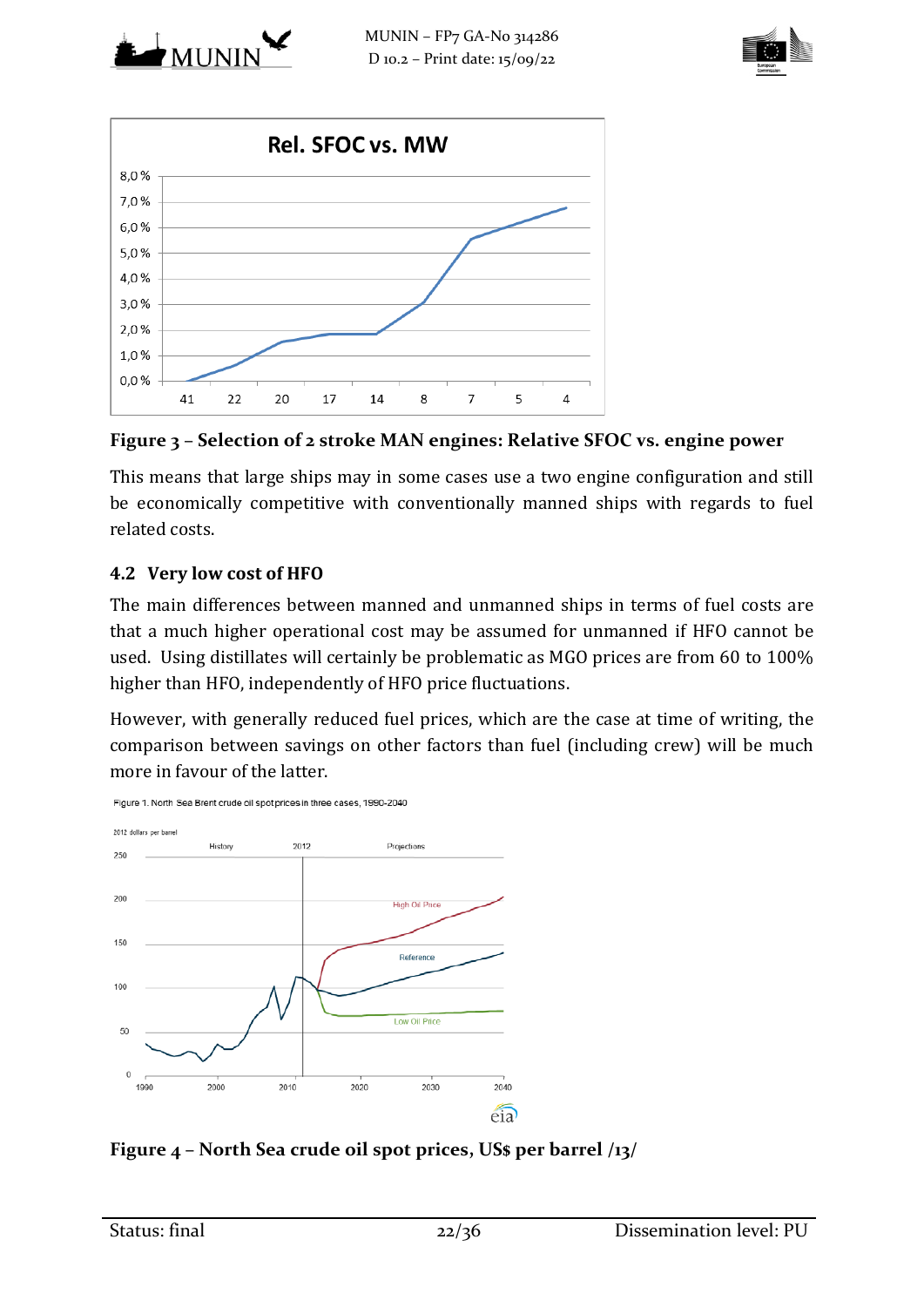



### **4.3 Fluctuation in fuel prices**

The impact on fuel prices on the feasibility of various technical configurations is further complicated by the fluctuation in prices of the different fuel types. One factor in this is the changes in crude oil prices as illustrated in [Figure 4](#page-21-0) [/13/.](#page-34-6)

The figure shows development in oil prices and projections by the US EIA. This projection was made before the recent drop in prices and even the low estimates have not caught this issue. This illustrates the uncertainty of this type of forecast.

## **4.4 Doing pre-processing of HFO on land**

The problem with HFO on board an unmanned ship is related to complex processing of the fuel before it can be used by the engine. This includes settling, separation, heating, filtering and adjustment of the injection systems. The often unknown properties of the fuel require analysis and adjustments of the engine systems before the fuel can be used safely.

It may be possible to do parts of this processing and analysis on land before the fuel is loaded on board the autonomous ship. This will add capital and operational costs, but probably less than what is the case if one has to operate with MGO. Also, as the ship operates in a form of liner traffic, it will regularly call on a port where processed fuel is available.

#### **4.5 LNG as alternative fuel**

LNG is a very clean fuel that has the potential of creating new engine concepts that require very little manual intervention and maintenance. There are still some problems with LNG, but these are rapidly being addressed as more experience is being built.

One problem with LNG is the somewhat more complex fuel lines and bunkering arrangement. Special rules apply to ships using gas fuel to avoid fire hazards in the engine room. On the other hand, this is well known technology and any increase in cost for these systems may be offset by simpler fuel management systems in general. There is no need for separation, heating and other processing of HFO and there is no need for alternative arrangements for operations in emission control areas (ECA).

Another and more acute problem is the size of the storage tanks. LNG has significantly lower energy density than HFO per volume unit and the use of cylindrical heavily insulated storage tanks may use excessive space onboard. A rough estimate is that one needs twice the volume of LNG storage compared to HFO.

However, for an unmanned ship without accommodation section it may be cost effective to install the larger fuel tanks needed for LNG in the area where the accommodation would have been. Also new membrane LNG tank technology removes the restriction of using cylindrical tanks.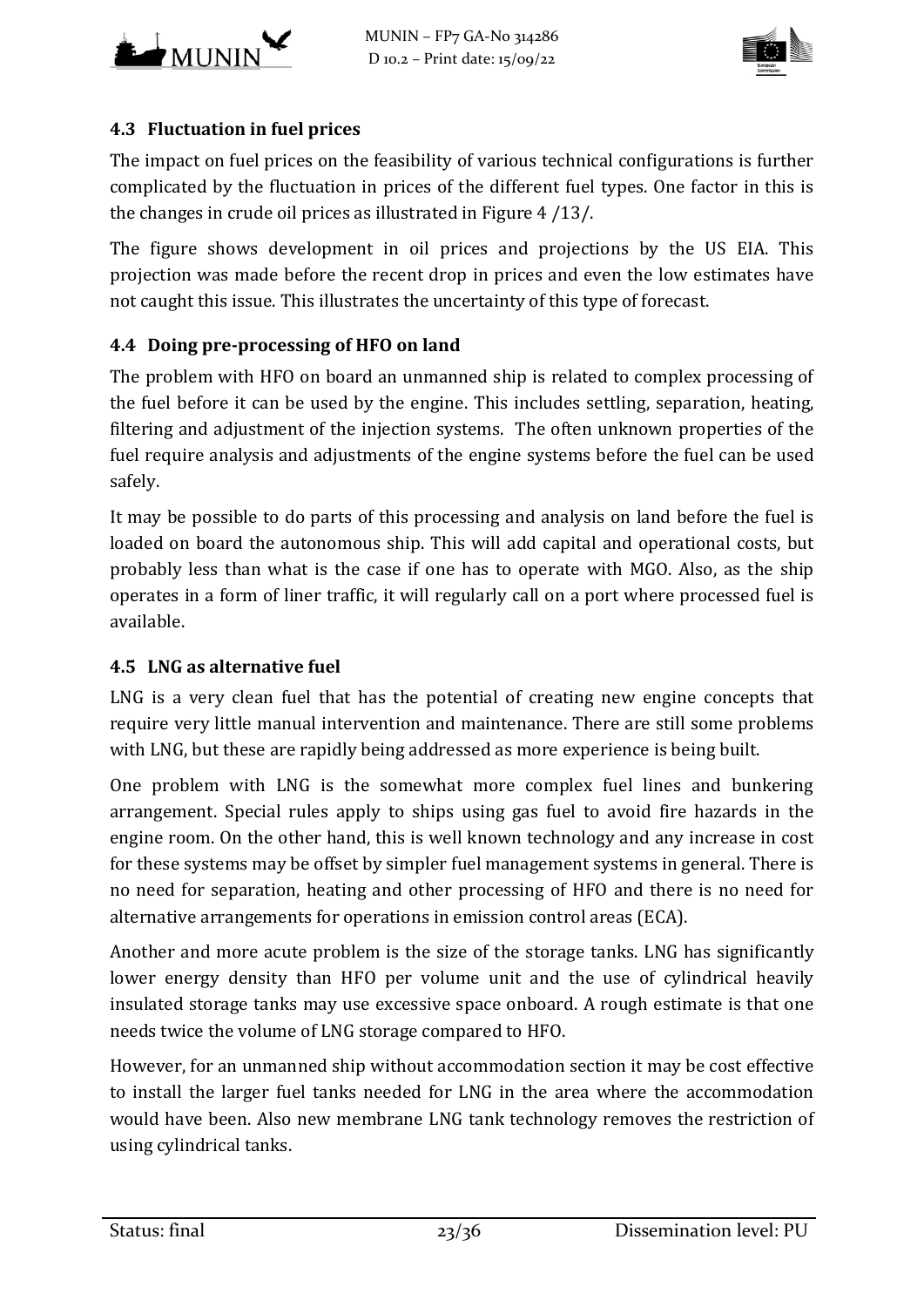



LNG, when used in suitable engines, will also solve all SOx, NOx and Particulate Matter (PM) emission problems independently of area and expected regulation level. It will also reduce  $CO<sub>2</sub>$  emissions with up to about 25% when the engine is designed and operated properly.

The price of LNG has always been lower than for MGO and close to or even below that of HFO in periods. Future developments are difficult to foresee, but the expectation is that the cost of LNG will not be a limiting factor, given that it can save costs on fuel processing and operations in ECA.

The price problem is normally restricted to the higher capital costs required. Today LNG machinery and fuel systems are significantly higher than for HFO systems. This may change as LNG becomes more common as fuel, also on larger ships.

Availability of LNG is also often quoted as a problem. For liner type shipping, this should be less of a problem as the availability will be required only in the ports actually called on and these would be known a fairly long time in advance of commencing operations.

The relationship between the prices of different types of fuel will vary dependent on time and area. This is particular true for the relationship between gas (LNG) and fuel oil.



# <span id="page-23-0"></span>**Figure 5 – Average Henry Hub spot prices for natural gas, US\$ per MBtu [/13/](#page-34-6)**

[Figure 5](#page-23-0) shows natural gas prices since 2005 as well as predictions towards 2040 [/13/.](#page-34-6) As can be seen from the graph in [Figure 4,](#page-21-0) there is little historical correlation between gas and crude oil prices, except for the period approximately after 2008.

Prices of LNG vary geographically and substantially more than prices of HFO. Projections by US EIA [/13/](#page-34-6) indicate that natural gas will sell for 3 to 8 US\$ per MBtu (Million British Thermal Units) in the period 2015 to 2014. HFO has an energy content of about 41 MBtu per metric ton. This indicates an equivalent LNG price of US\$ 123 to 328 in the same period. This is less than half the projected price of HFO, but is probably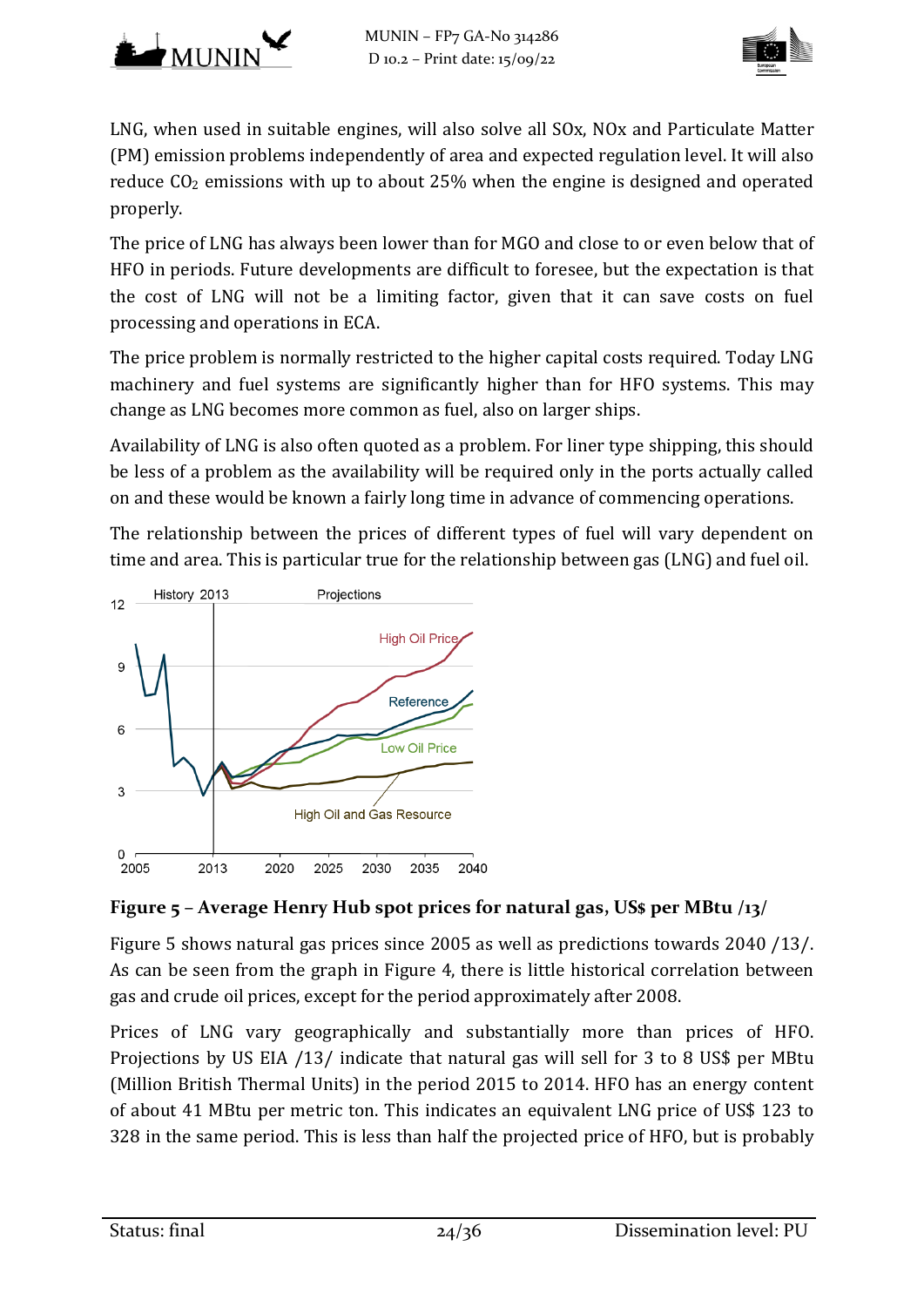



not correct when dealing with LNG delivered to ships as bunkers (see also [Figure 5\)](#page-23-0). Other sources reported that at the end of 2013, LNG prices corresponded to about 60% of HFO prices and 40% of MGO prices, based on energy content [/14/.](#page-34-7)Thus, LNG will probably be cheaper than HFO, but it is unclear by how much.

There are a number of very positive reports available on the use of LNG and in general a large and positive industry interest [/9/,](#page-34-8) [/10/,](#page-34-9) [/11/.](#page-34-10)

## **4.6 Lower efficiency of diesel-electric propulsion**

An interesting proposal is to use diesel-electric propulsion with generator sets in containers on deck for easy replacement. This would allow low maintenance electric engines to be used in propulsion systems while also providing redundancy and easy maintenance in the power generation systems. One could also consider replacing the generator sets with batteries or fuel cells when new technology becomes available.

One problem with this approach is that most generator sets use smaller 4 stroke engines with lower energy efficiency than the larger 2 stroke engines. As an example, a 9 MW 4 stroke motor may have a relative SFOC that is 12% higher than the large 41 MW engine in [Figure 3](#page-21-1) [/8/.](#page-34-5)

Using diesel-electric propulsion will in also decrease efficiency due to losses in conversion from and to electric energy. Typical generator efficiency may be around 97% [/8/](#page-34-5) and the electrical engine is also not 100% efficient. Losses in cables and switches also have to be accounted for, so a lower fuel efficiency of 5-7 % is probably realistic.

However, electric propulsion also increases flexibility and will have significant benefits in variable load cases. By using, e.g., three or four generator sets one can always run combustion engines at optimal RPM, independent of actual ship speed. By adding storage units, e.g. batteries or capacitors, one can also rapidly change load on the propeller without changing speed of generators. Maintenance is much lower and by having generator sets on deck in containers, it is easy to replace one to do maintenance on shore between voyages. Thus, the complete picture is very difficult to establish without going into a very detailed analysis of technical solution and operations profile.

#### **4.7 Effects of emission regulations**

One also needs to consider the effects of the introduction of NOx and SOx emission limits in Emission Control Areas (ECA) and globally. If the new SOx global emission limit of 0.5% enters into force, this will also have an impact on existing manned shipping in that they either have to install scrubbers or use low Sulphur fuels. Either will increase the relative cost compared with unmanned ships. Existing regulations in ECAs have stricter requirements and here it is normally implemented by switching to MGO in these areas.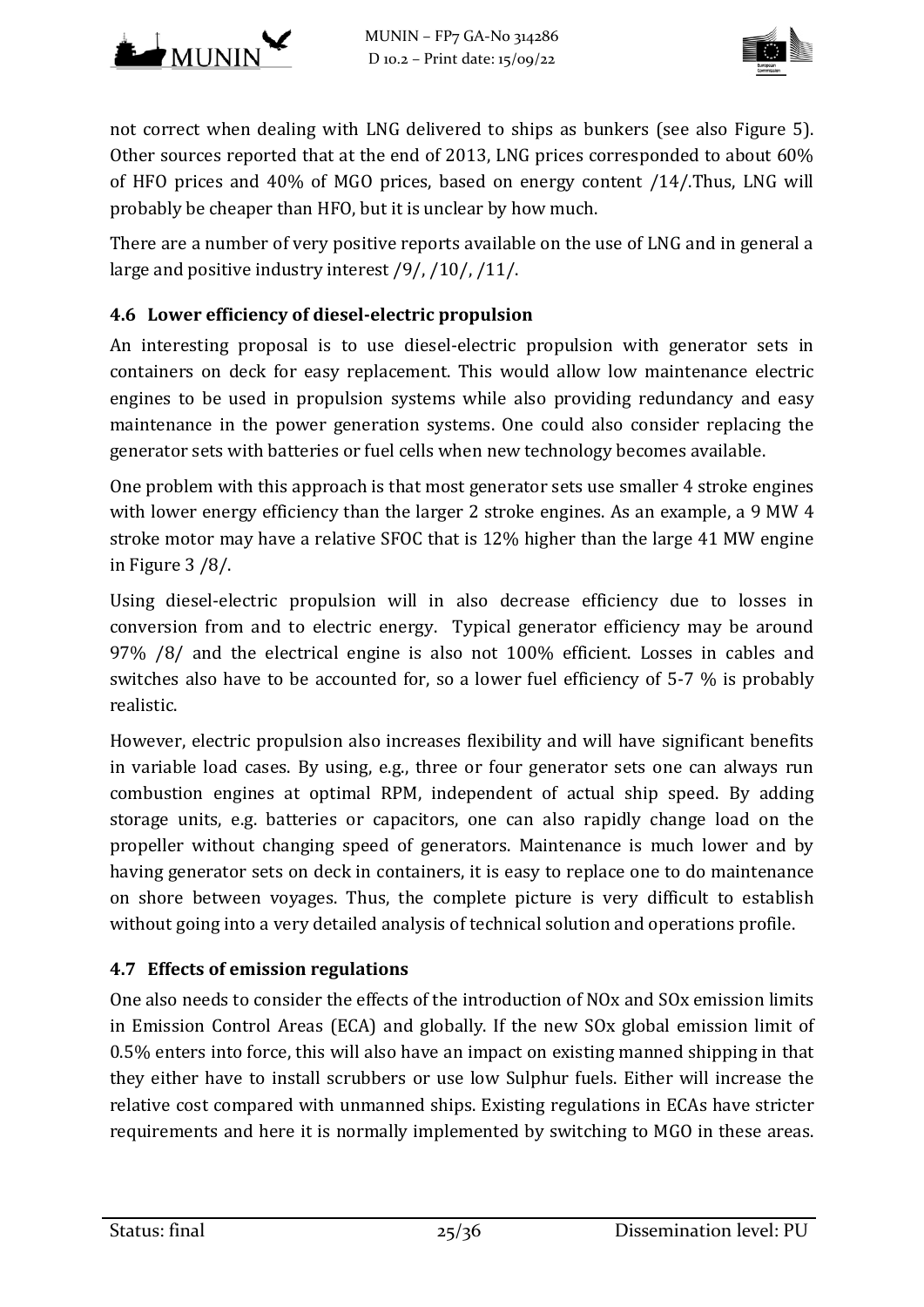



As will be discussed in the next section, this causes operational problems as well as an increased cost compared to clean fuel systems.

## **4.8 Problem of changing fuel during the voyage**

The problem of fuel changes during voyage is illustrated in [Figure 6.](#page-25-0) It shows number of registered engine stops during operation in and near respectively Long Beach and San Francisco Bay Area in the period 2004 to 2011 [/4/.](#page-34-11) In 2009 the ECA regulations came into force which forced many ship operators to switch to low sulphur fuel before entry to port. When adjusted for the yearly number of calls [/5/,](#page-34-12) the data shows an increase from 5 stops per thousand ships in 2004-2008 to 11 stops per thousand in 2010-2011.



<span id="page-25-0"></span>**Figure 6 – Engine stops outside Long Beach (LoB) and San Francisco (SFO)**

The problem occurs because the HFO and MGO fuels are very different in viscosity and in need for heating. The process of changing normally takes several hours and in this period one must very carefully adjust heating and other machinery parameters so that engines systems tolerate the change in physical characteristics.

Thus, by going to cleaner fuels there is also a reduction of technical problems that can also lead to economic losses due to off-hire or by arriving late in the port. This is of course also a significant safety risk and accidents can easily happen when the engine stops.

## **4.9 Energy use in other areas of the ship**

On a conventional ship, the accommodation section may account for up to 10% of energy use on the ship [/12/.](#page-34-13) In addition, about 5% may be used for steam generation which under way is mainly used in fuel processing. Not using HFO will reduce the need for fuel heating and steam. This is a potentially large saving for unmanned ships.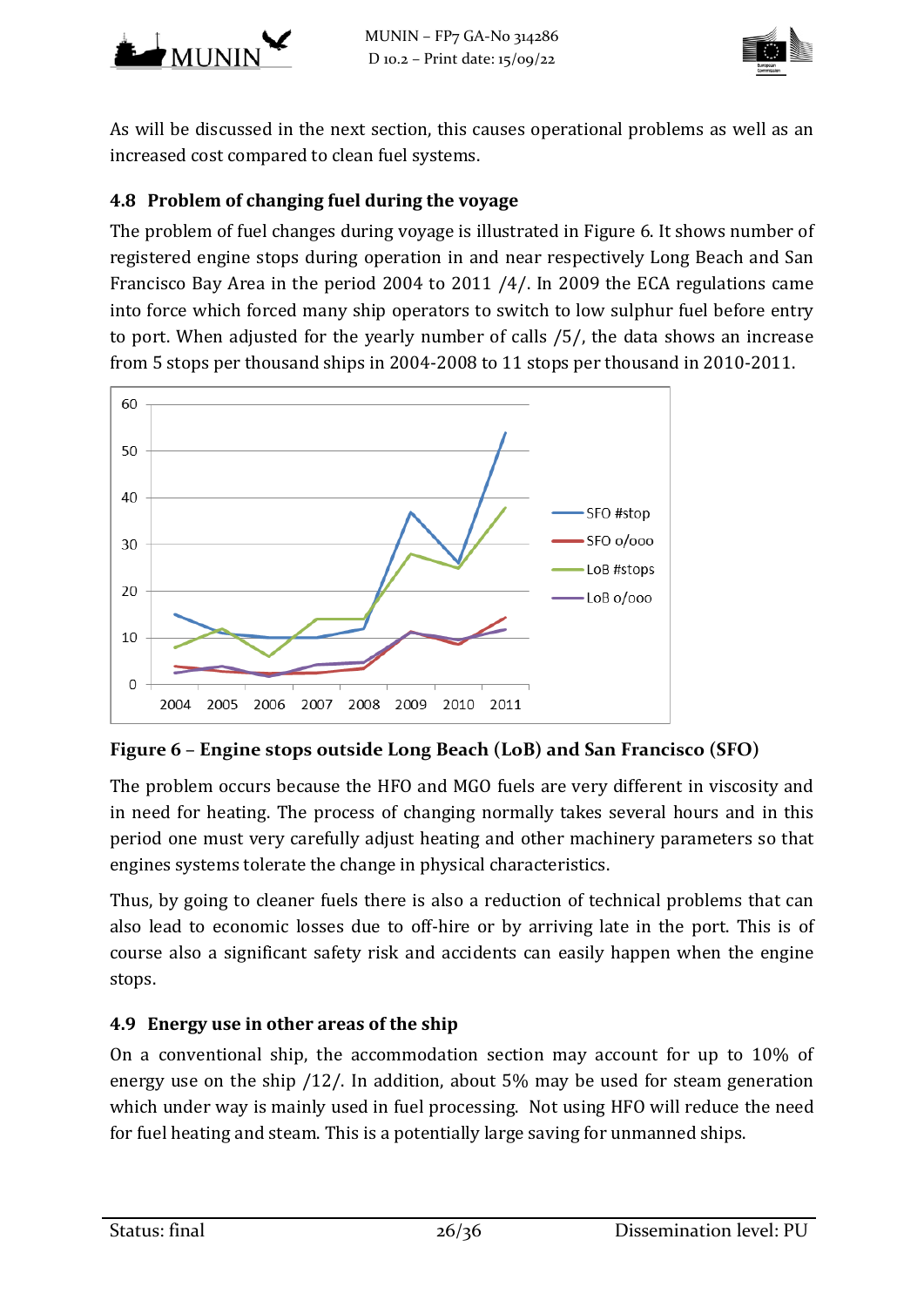



# <span id="page-26-0"></span>**5. Business model issues**

The constraints that have been identified in section [0](#page-12-0) and the corresponding cost-benefit issues will obviously have an impact on the business models that are possible for unmanned ships, at least in the short run. With technical and regulatory developments, the picture will most likely change.

This section will describe a few obvious limitations based on the known constrains.

## **5.1 Fixed home ports and liner shipping**

The unmanned ship needs various types of support functions in the ports it calls on. This includes shore control, remote guidance, fuel processing, maintenance and other functions. Until unmanned shipping becomes a more common operational method, this will make tramp type shipping less interesting. Short and medium term legal issues will also make it difficult and costly to call on arbitrary ports. Thus, various forms of liner shipping are more realistic alternatives today.

#### **5.2 Fleet management issues**

Introducing one unmanned ship in a large fleet of conventional ship will increase owner's operational costs as specialized manning has to be used for the one ship. This will create a threshold for introduction of unmanned ships in more general fleet type operations.

This may make it more interesting to initially look at smaller and more specialized operations where the problems of having few ships may be reduced. This can be various forms of short sea shipping, including supply services to offshore installations.

## **5.3 Fuel types and redundancy requirements**

The problems with redundancy and not being able to use HFO may make it less interesting to use unmanned technology on medium size bulkers or general cargo ships. Very large ships may still have good performance with two main engines and smaller ships in more complex trades are less sensitive to the fuel cost issues.

This may mean that the initial MUNIN case with a handy size bulk carrier is less realistic. These ships will also be hit by the fleet management problem as well as the liner issues. Many of these ships are in tramp trades.

#### **5.4 No passengers**

As discussed in chapter 3, it is probably unrealistic to look at business models involving carrying passengers. Exceptions may be very short ferry stretches where sufficient safeguards are in place to make it unlikely that an accident would require passengers to leave the ship before professional assistance can be provided or where passengers have the means and knowledge to make the necessary safety arrangements themselves.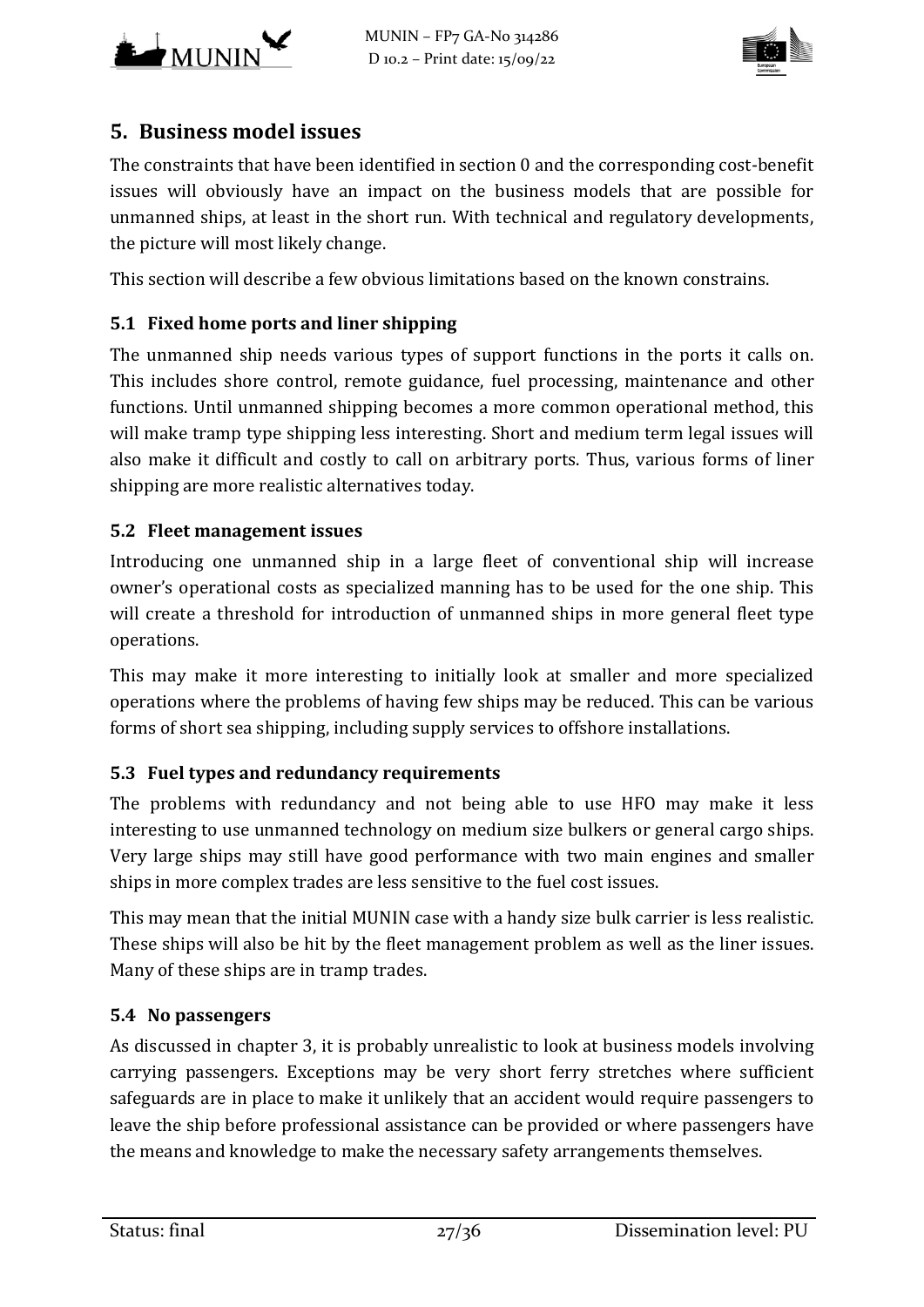



## **6. The unmanned deep-sea container ship**

For conventional deep sea shipping it is normally the cost of alternative fuels or engine arrangements which will be a dominant factor. As Maersk has shown that it makes sense to build the large EEE class with two engines and shafts, this proposition could also be applied to other large vessels. In this case we have looked at a 10 000 TEU container ship in the trade between China (Shanghai) and west coast of USA, e.g. Los Angeles.

The ship could be quite similar to the DNV-GL proposed Quantum concept discussed briefly in section [3.4](#page-14-0) and documented in [/15/.](#page-35-0)

| <b>Constraint</b>        | <b>Solution</b>                                        |
|--------------------------|--------------------------------------------------------|
| No crew<br>1.            | Relatively simple ships (6.1)                          |
| 2.<br>No passengers      | Ok                                                     |
| 3.<br><b>Quality SCC</b> | Ok                                                     |
| Simple design<br>4.      | Relatively simple box ship, no ballast system (6.2)    |
| Automated cargo<br>5.    | Container fastening/release required (6.3)             |
| 6.<br>Fire protection    | 0k                                                     |
| 7. Fuel issues           | LNG or MGO, alternatively HFO processing on land (6.4) |
| 8.<br>Maintenance        | Ok                                                     |
| 9.<br>Redundancy         | Twin two- or four-stroke, podded propulsion (6.5)      |
| 10. Secure ICT           | 0k                                                     |
| 11. Heavy traffic        | Short approach, no channel (6.6)                       |
| 12. Direct control       | Ok                                                     |
| 13. Heavy weather        | Ok                                                     |
| 14. Documented safety    | Ok                                                     |
| 15. Dangerous cargo      | Container monitoring (6.3)                             |

**Table 4 – Overview of constraints for large container**

The table gives a brief overview of how the constraints have been dealt with and where it says "Ok" it means that it can easily be satisfied as described elsewhere in this report. Some more critical constraints are specifically addressed below.

The cost-benefit analysis for Quantum does not directly apply to the corresponding unmanned ship. The main issues are:

- LNG may be more attractive for unmanned as there is space available where the accommodation used to be.
- Azipods are not so interesting for unmanned ships as shore support and tugs probably would be necessary for port operations in any case.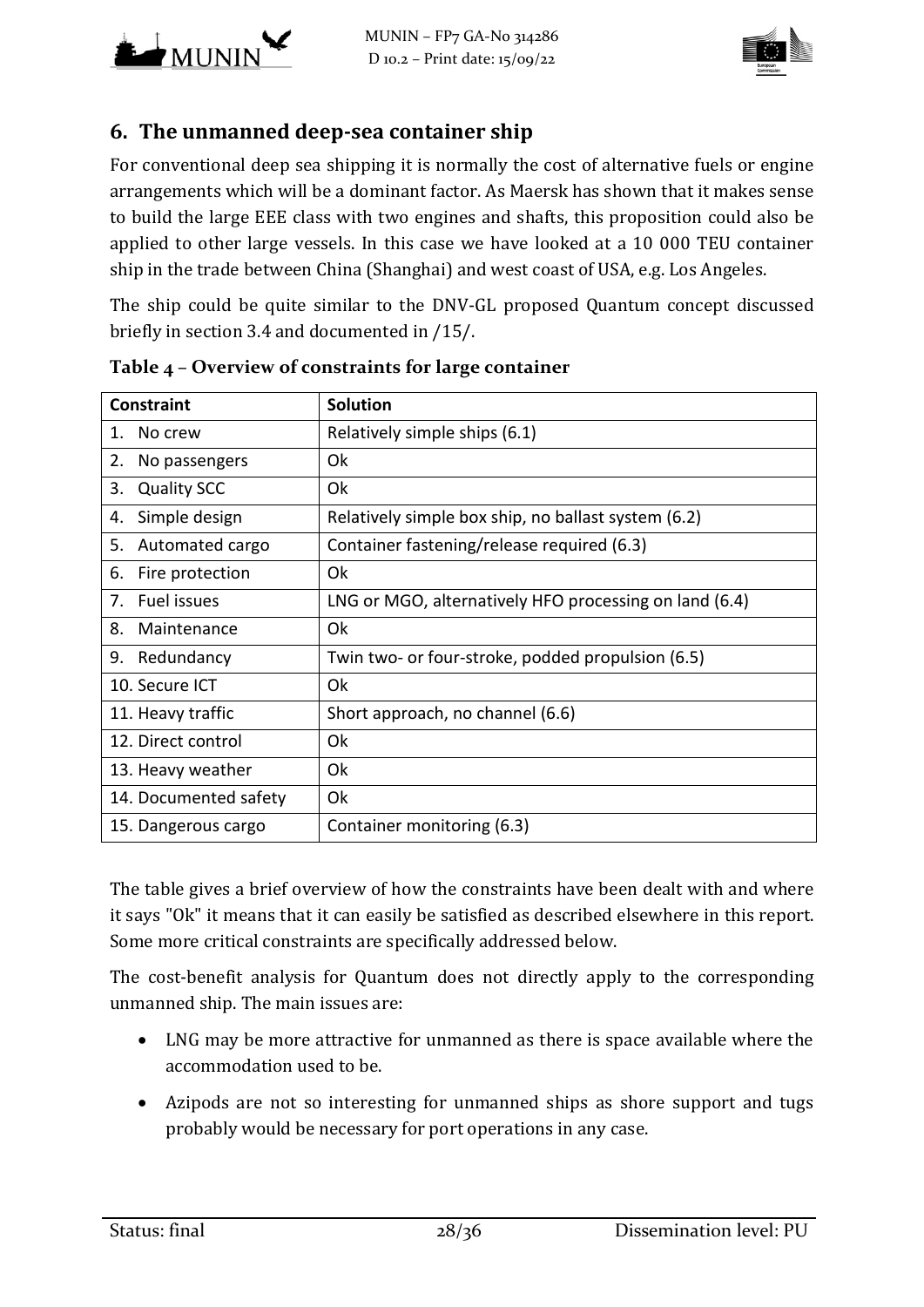



- A twin-skeg ship would be needed for redundancy. Diesel-electric may also be a better alternative to reduce maintenance. This would also further increase space for LNG tanks, although some deck space must be used for generator sets.
- It would perhaps be worth-while to investigate other hull forms that would remove the need for ballast altogether.

Other than this, many aspects of the analysis can be used.

## <span id="page-28-0"></span>**6.1 No need for crew**

Large container ships are relatively simple ships and crew are mostly needed for routine onboard operations that in any case have to be automated or removed in an unmanned ship. The exception to this may be monitoring and maintenance of non-standard containers and in particular reefer and controlled atmosphere containers.

Looking at container shipments, statistics on claims is not so easy to come by, but from 2000 it was reported that about 14% of container related claims were related to missing temperature control [/16/.](#page-35-1) However, claims were in many cases related to mishandling of containers before they were loaded on the ship or after arrival and there is no accurate figures on how many containers need manual intervention during sea voyage.

One must in any case install monitoring systems so that such claims can be restricted to those cases where a technical failure on board is cause for the loss. Also, by improving the vetting of container before they are loaded on the ship one can reduce many of the technical issues.

Cargo operations are fairly demanding, but these can be performed by shore crew, boarding the ship after berthing. Large container ships will always rely on shore cranes and equipment for cargo handling.

## <span id="page-28-1"></span>**6.2 Simple ship type**

The container ship is a fairly simple ship type and normally intended for shore based cargo handling. It is also a ship type that can make good use of additional deck space when accommodation is removed.

It would be useful to look at possibilities for simplifying the ballast system, but this may be difficult as the ship normally need to adjust ballast during loading and discharge to keep the stability under control. However, with more advanced cargo planning, one may perhaps manage to do away with the ballast system, e.g. based on the Quantum concept [/15/.](#page-35-0)

With no accommodation and no ballast, the ship will have very few auxiliary systems that can fail and should be much more maintainable than conventional ships. There is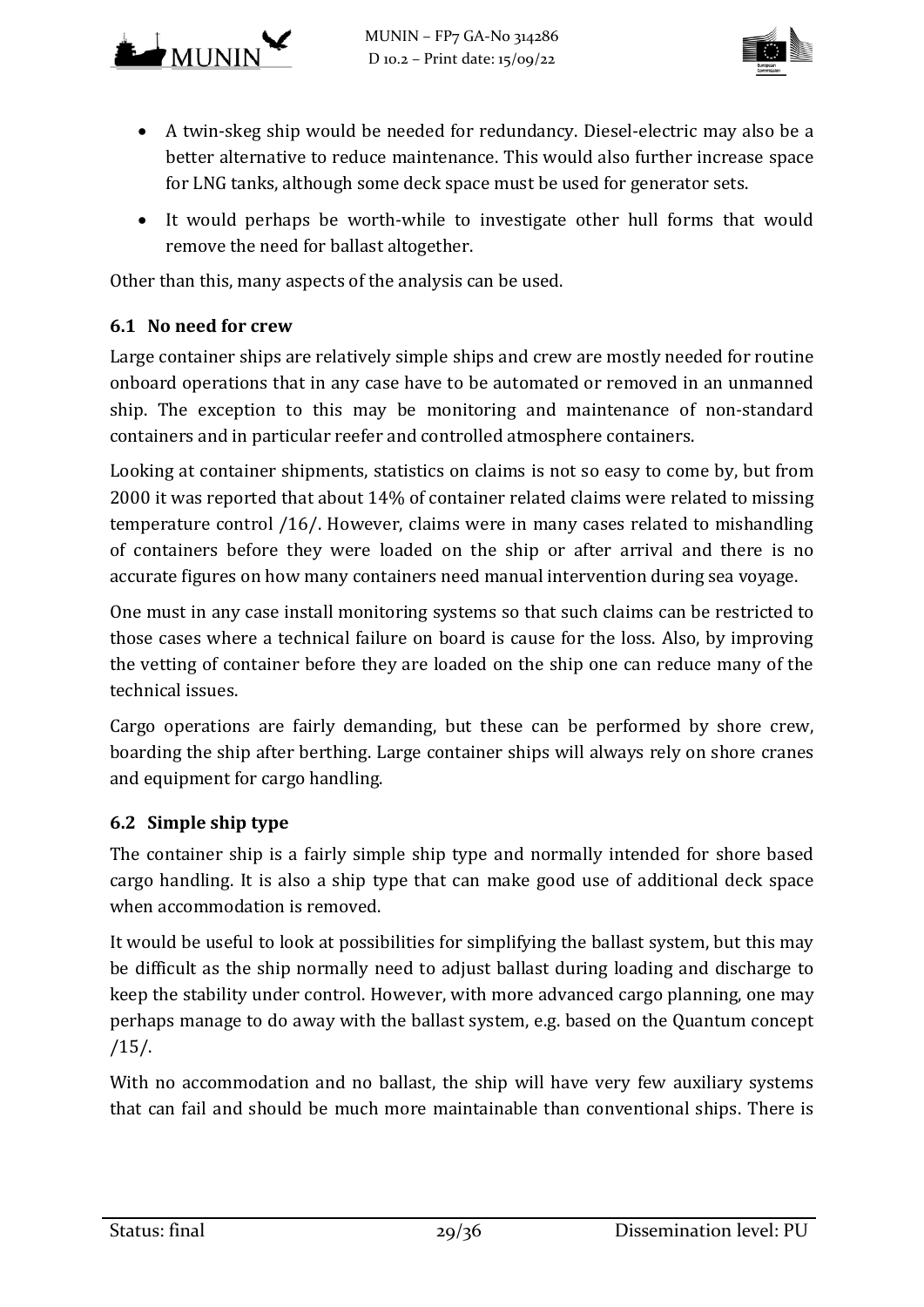



still an issue on cargo monitoring and control as well as on the handling of reefer containers, but this should not impact under-way operations much.

### <span id="page-29-0"></span>**6.3 Automated cargo operations**

Containers will require on ship crew during fastening and release of containers. This is, however, no worse than for current ships. Assistance will be needed to connect reefer containers to power sources and for securing and lashing the containers.

During transit no particular attendance is required. However, for safe operation at sea, all on shore container operations must be of high quality so that accidents are avoided. This includes knowing actual weight and content of containers, full control of incontainer stowage and good planning of the loading and discharge of the ship.

Monitoring of containers may require dedicated bandwidth for measurement signals. Temperature control or other control signals may in some cases be required.

#### <span id="page-29-1"></span>**6.4 Fuel type**

The Quantum concept suggests use of LNG or combined fuels. Given the ECA-restrictions and the difficulties inherent in fuel changes, alternatively the added complexity with scrubbers or catalytic converters, it seems that either LNG or MGO are the best alternatives. With no superstructure and more compact machinery, it may be that space loss due to LNG tanks may be compensated for. With current prices, LNG seems an attractive alternative.

#### <span id="page-29-2"></span>**6.5 Engine configuration**

The most interesting configuration would be two electric propulsion motors operating a twin-skeg configuration. This would get many of the fuel savings while also providing an easy to maintain system and sufficient redundancy for deep sea operation.

Alternatively, one could also use two LNG powered engines directly driving the same propeller and rudder configuration.

Azipods are not relevant for this type of unmanned ship for reasons as noted above.

#### <span id="page-29-3"></span>**6.6 Simple sailing**

The sailing between USA and China is a relatively simple operation with short passages between sea and port and with no channels. Legally, the operation would only require the cooperation between the two coastal states and the flag state.

It would probably not be worth-while to call on more than preferably one, but at most a few ports on each side. This simplifies port approach operations and would also simplify cargo planning which may be a benefit when implementing a ballast free ship.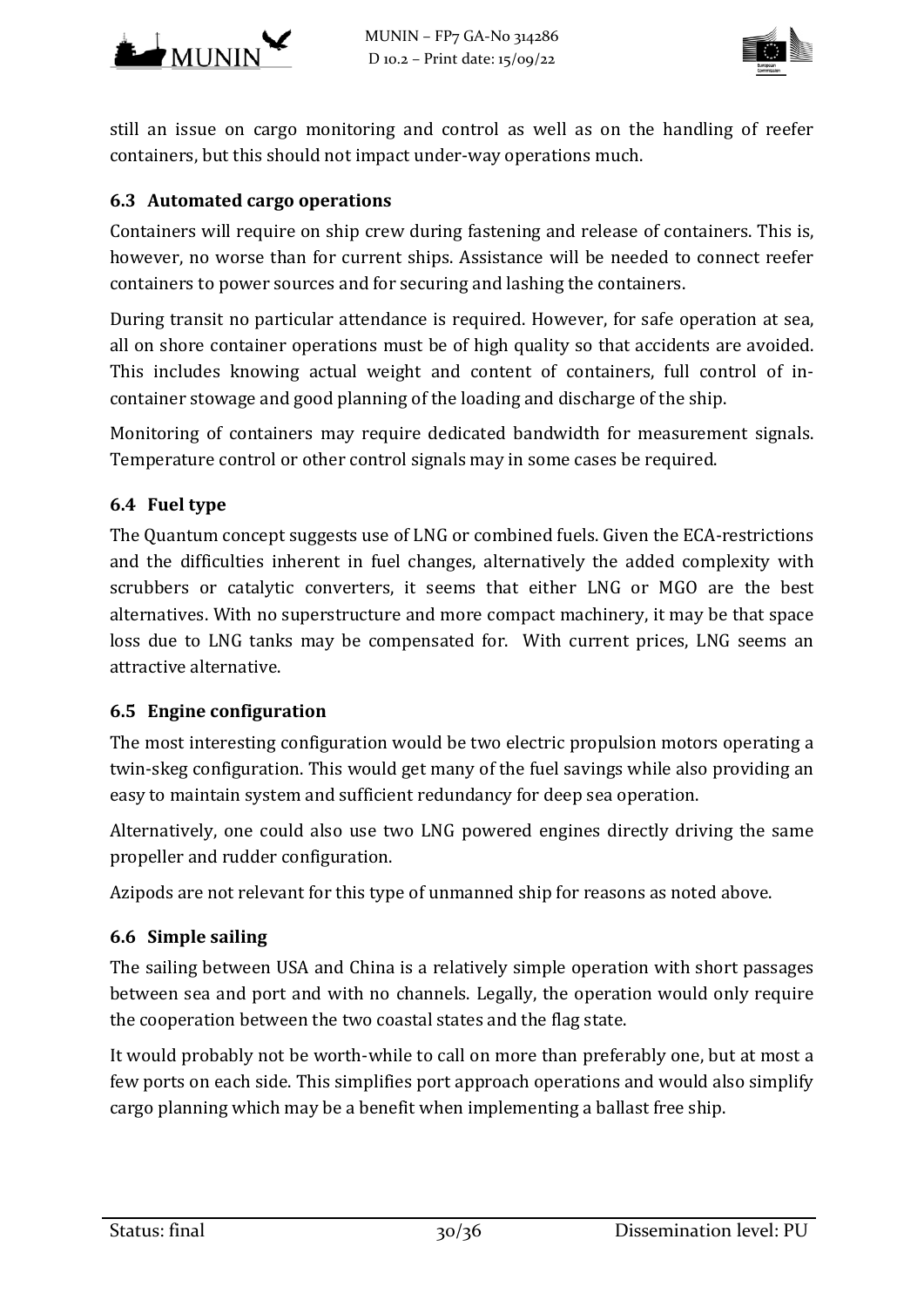



## **7. The unmanned offshore supply vessel**

The second example vessel is an offshore supply vessel. These ships goes in more or less fixed round trips from a shore base to a number of offshore platforms with various supplies, including food for crew, spare parts, consumables like diesel oil or lube oil etc. The ships are normally operating exclusively in national waters and both base and platforms have advanced ICT infrastructure to support the ships.

| <b>Constraint</b>        | <b>Solution</b>                            |
|--------------------------|--------------------------------------------|
| No crew<br>1.            | Good infrastructure on base/platform (7.1) |
| 2.<br>No passengers      | Ok                                         |
| <b>Quality SCC</b><br>3. | Ok                                         |
| Simple design<br>4.      | Short voyages (7.2)                        |
| Automated cargo<br>5.    | Needs development, platform crew (7.1)     |
| Fire protection<br>6.    | Ok                                         |
| Fuel issues<br>7.        | Already runs on MGO/LNG (7.2)              |
| 8.<br>Maintenance        | Ok                                         |
| Redundancy<br>9.         | Already diesel-electric (7.3)              |
| 10. Secure ICT           | Ok                                         |
| 11. Heavy traffic        | Short approach, national waters (7.4)      |
| 12. Direct control       | Ok                                         |
| 13. Heavy weather        | Ok                                         |
| 14. Documented safety    | Ok                                         |
| 15. Dangerous cargo      | No intervention onboard (7.5)              |

**Table 5 – Overview of constraints for supply vessel**

This case is interesting for the following reasons:

- The technical solutions on the today's manned ships are more or less satisfying the more complex requirements for unmanned ships (redundancy, no HFO). The economic gains of unmanned shipping would be significant.
- The trade represents relatively short voyages between sites with very advanced infrastructure in terms of cargo handling and ICT.
- Working conditions on these ships are not optimal in heavy weather and also in terms of noise and other factors. The ships are relatively small.

The challenging aspects are in cargo handling at the platforms as well as the general safety regime in the oil and gas industry.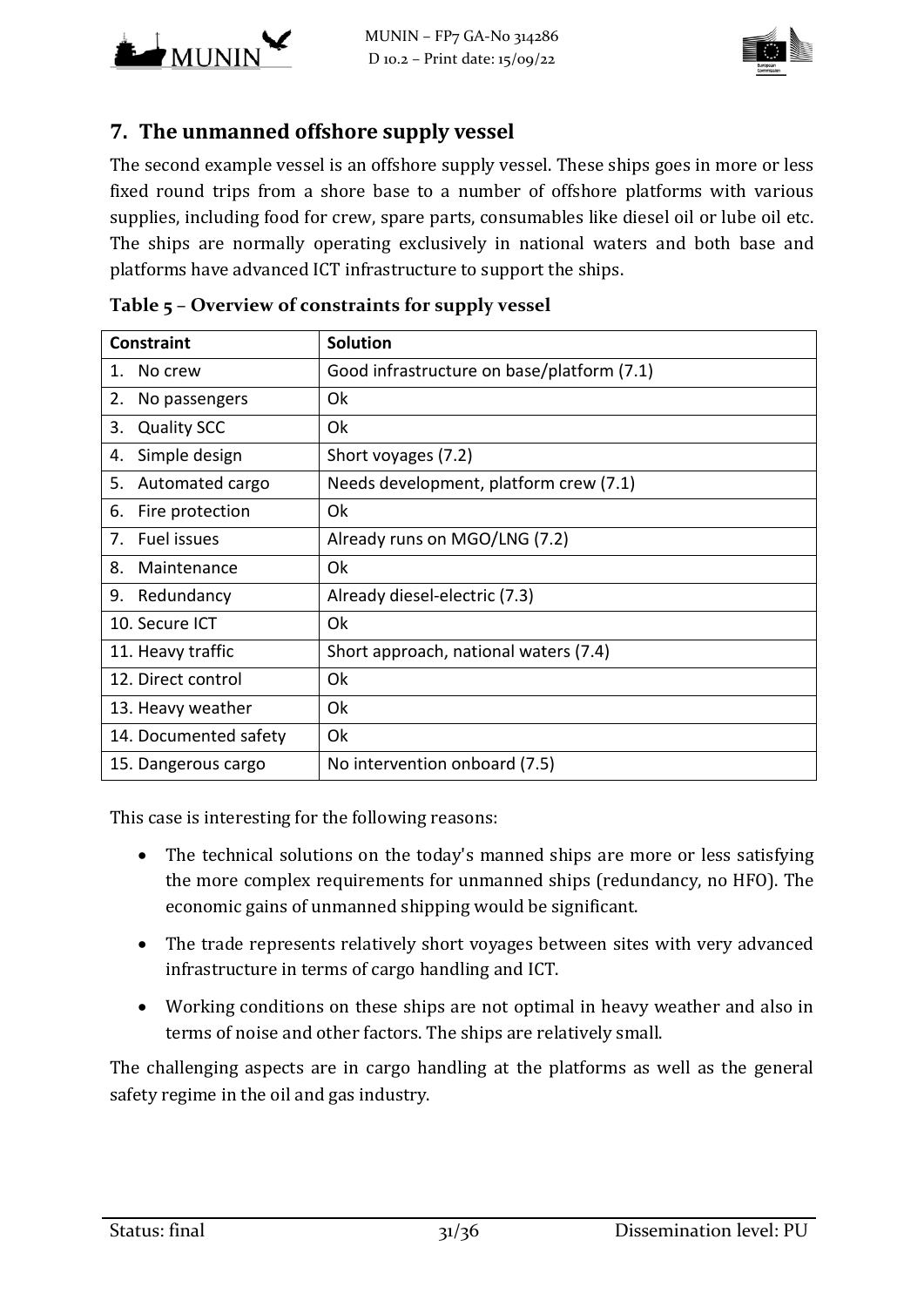

#### <span id="page-31-0"></span>**7.1 No crew**

Sailing the supply ship may be demanding in the North Sea during winter time and more attention will have to be paid to heavy weather operation. On the other hand, most supply ships are fairly uncomfortable working places with much sea movement and noise in addition to inconvenient working hours and stay away from home.

Cargo operations at the platform will be a challenge as crew are used to fasten deck cargo or cargo hoses for loading and discharge. This operation has to be automated or handled by crew from the platform, lowered down on deck to do the cargo handling operations.

Manoeuvring close to the platforms are safety critical and requires use of high redundancy dynamic positioning systems, heave compensation cranes etc. However, communication infrastructure is excellent around the platform and these operations could be undertaken from a control room ashore or on the platform.

Likewise, base approaches will normally be in areas with good communication infrastructure so shore control in critical phases should not be a problem.

The main challenge is the cargo operations at the platform.

## <span id="page-31-1"></span>**7.2 Relatively short voyages - diesel electric propulsion**

The supply voyages are relatively short, from a few days to less than a week typically. For each round-trip it will call on the home base where maintenance can be made. Ship complexity is less of an issue than for deep-sea ships.

The ships are often equipped with diesel-electric propulsion and are less sensitive to the cost issues of operating on MGO instead of HFO. Several supply ships in the Norwegian sector of the North Sea is also operating on LNG.

These ships have fairly complex systems on board, but due to short sailing times, the complexity in itself and often adverse weather conditions, one must as a rule assume that crew intervention is not an option even on manned vessels. An argument could be made that an unmanned vessel may not decrease availability of the vessel to any significant degree, compared to a manned vessel.

#### <span id="page-31-2"></span>**7.3 High redundancy**

These ships are fairly advanced and have a high redundancy level on energy production and propulsion. This is mainly for station keeping at platform. This means that there are no or few additional costs related to increased redundancy.

#### <span id="page-31-3"></span>**7.4 National waters and short approaches**

The bases and the platforms are in national and usually particularly controlled waters which allows for sailing restrictions for other ships. Also, bases are normally located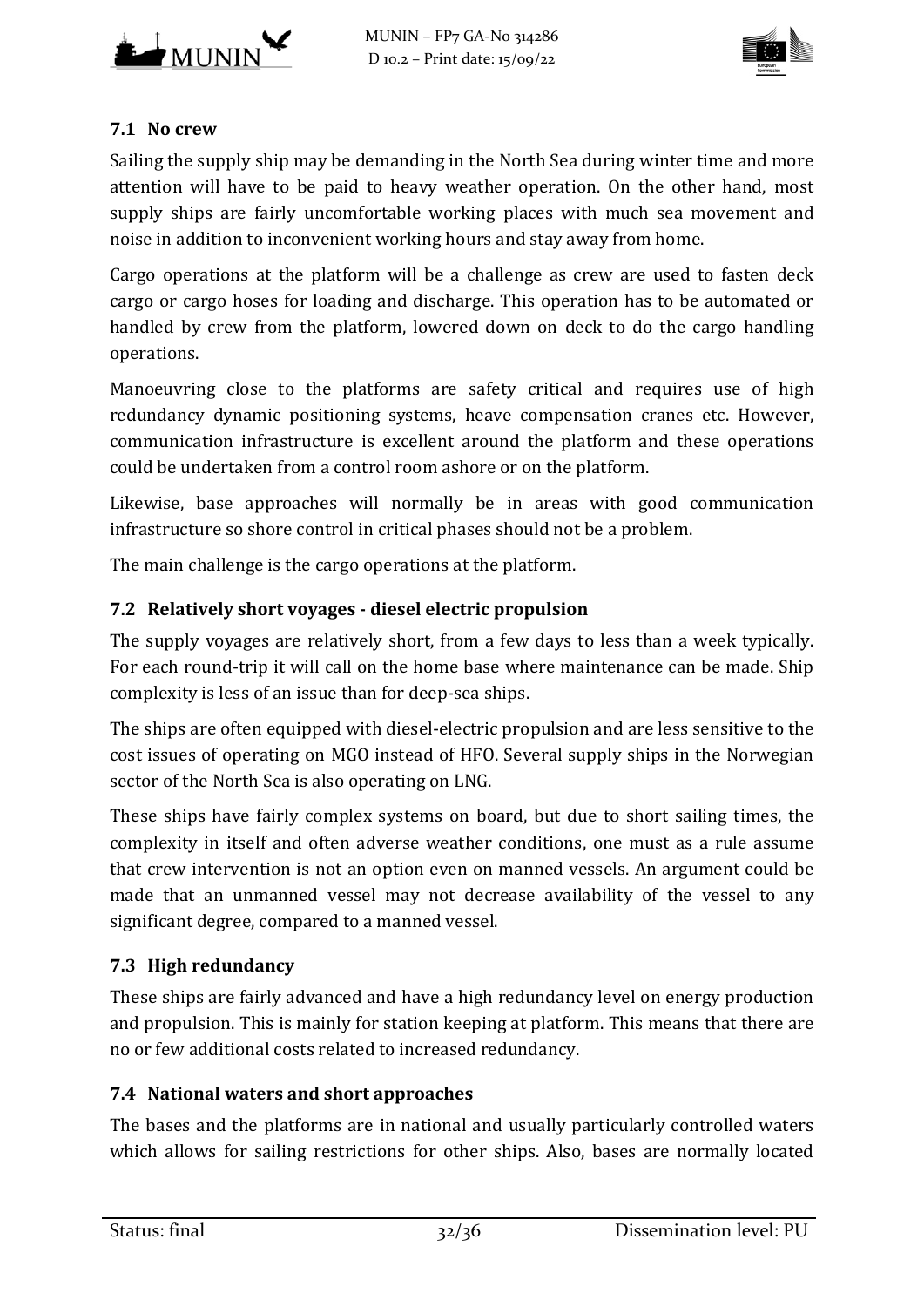



close to the open sea, which minimized transit through coastal and more trafficked waters.

## <span id="page-32-0"></span>**7.5 Cargo handling onboard**

The supply ships carry dangerous cargo and there are possibilities that deck cargo needs attention. However, it should be possible to ensure cargo safety before leaving port or platform and in any case one may argue that one cannot generally rely on it being possible for the crew to intervene when problems occur.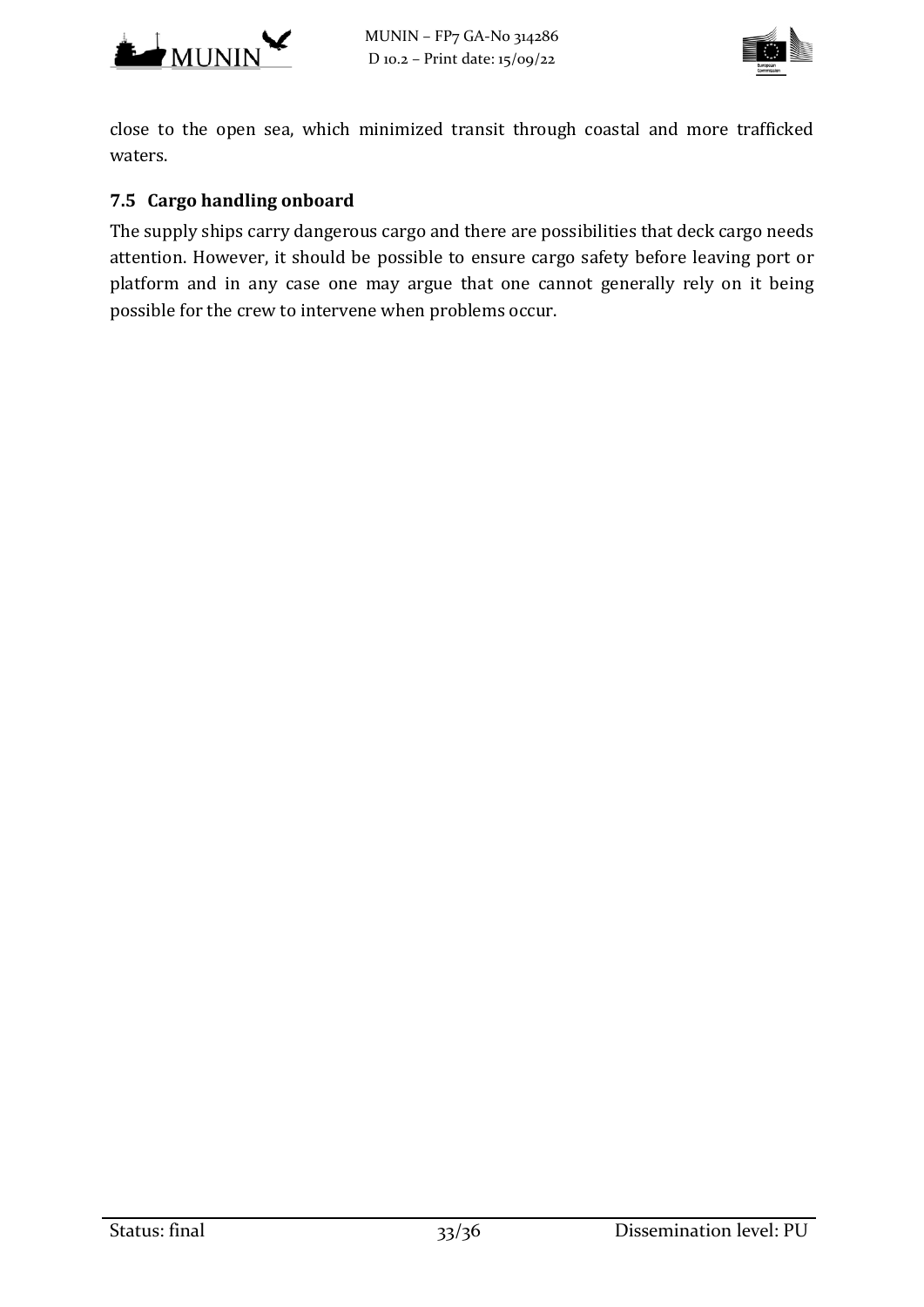



# **8. Conclusions**

This report has gone through some of the constraints that apply to the use of unmanned ships in general. The main conclusion from this is that unmanned ships are not always equally useful and that relative simple and controlled operational scenarios are where this type of ship fits best. Having no crew onboard to handle technical problems is one of the main constraints and requires solutions that have technical reliability, simplicity and no need for maintenance or intervention during voyage.

Another conclusion is that unmanned ships should be designed from scratch for their intended purpose. Unmanned ships have many constraints that need to be catered for in the design, but they do also offer many opportunities for more cost-effective designs. This applies to general arrangement and cargo spaces, machinery and propulsion solutions as well as the possibility to avoid the accommodation sections.

Two specific cases have also been discussed: One a long distance intercontinental liner ship and one short distance scheduled transport vessel. It is believed that both have potential for realization, but the supply ship is probably the one which is easiest to get into operation as it will normally only involve flag state and one coastal state.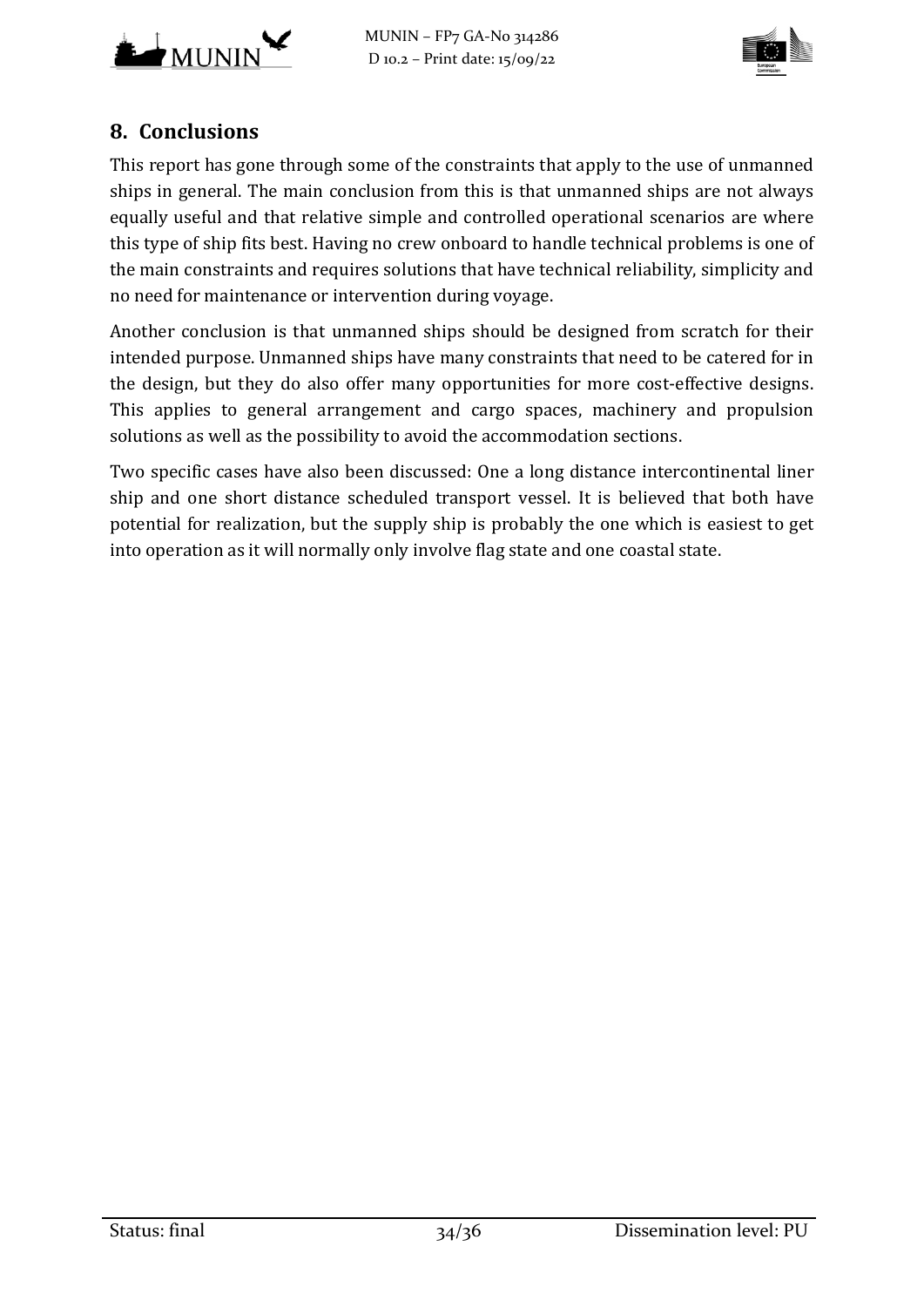



# **References**

- <span id="page-34-2"></span>/1/ MUNIN Deliverable D9.2, Qualitative assessment, 2015-08-31.
- <span id="page-34-1"></span>/2/ MUNIN Deliverable D9.3, Quantitative assessment, 2015-08-31.
- <span id="page-34-0"></span>/3/ MUNIN Deliverable D10.1, Impact on Short Sea Shipping, 2015-08-31.
- <span id="page-34-11"></span>/4/ Preventing Loss of Propulsion after Fuel Switch to Low Sulphur Distillate Fuel Oil, California department of fish and wildlife, Retrieved from [https://nrm.dfg.ca.gov/filehandler.ashx?documentversionid=75544,](https://nrm.dfg.ca.gov/filehandler.ashx?documentversionid=75544) 2015-08-10.
- <span id="page-34-12"></span>/5/ United States Department of Transportation, 2002 – 2012 Vessel Calls in U.S. Ports, Terminals and Lightering Areas Report.
- <span id="page-34-4"></span>/6/ European Maritime Safety Agency, Annual Overview of Marine Casualties and Incidents 2014.
- <span id="page-34-3"></span>/7/ Martin Stopford, Maritime Economics, Third Edition 2009, Routledge publishers.
- <span id="page-34-5"></span>/8/ Marine Engine IMO Tier ll and Tier lll Programme 2015, MAN Diesel and Turbo, 4510-0014-00ppr Jun 2015.
- <span id="page-34-8"></span>/9/ Costs and benefits of LNG as ship fuel for container vessels. Key results from a GL and MAN joint study. Germanischer Lloyds SE, Hamburg, 2011.
- <span id="page-34-9"></span>/10/ Bagniewski, M. LNG fuel for ships. A chance or a must? DNV Report from DNV Poland, 2011.
- <span id="page-34-10"></span>/11/ LNG-fuelled deep sea shipping. The outlook for LNG bunker and LNG-fuelled newbuild demand up to 2025. Lloyds Register Report, August 2012
- <span id="page-34-13"></span>/12/ Sfakianakis, D., & Vassalos, D. Dynamic modelling of thermal energy flows in ships. Low Carbon Shipping Conference, London 2013.
- <span id="page-34-6"></span>/13/ Annual Energy Outlook 2015 with projections to 2040, U.S. Energy Information Administration, DOE/EIA-0383(2015), April 2015.
- <span id="page-34-7"></span>/14/ World Ports Climate Initiative, LNG fuelled vessels, [http://www.lngbunkering.org/lng/business-case/lng-pricing,](http://www.lngbunkering.org/lng/business-case/lng-pricing) retrieved August 2015.